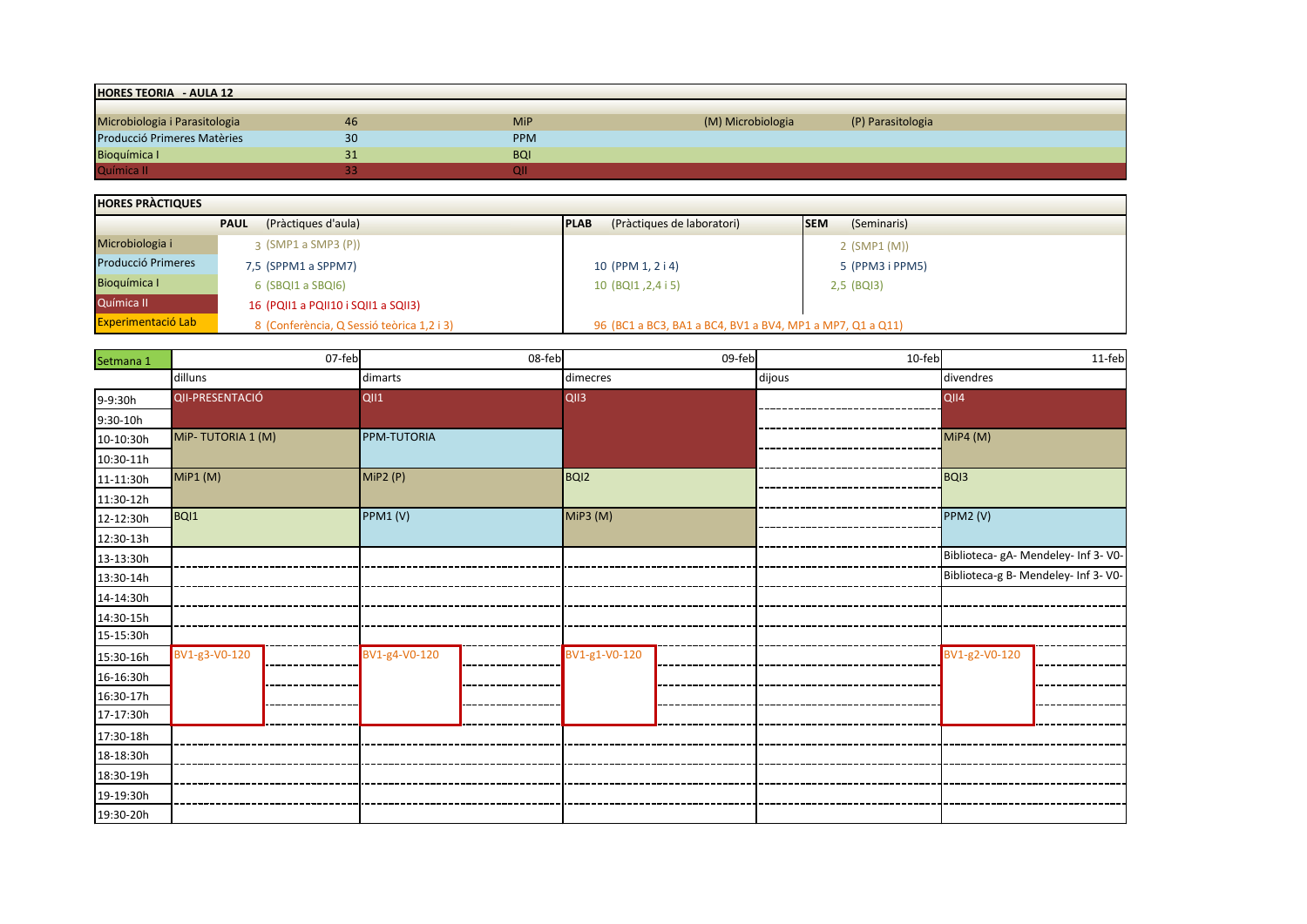| Setmana 2  |               | 14-feb          |                          | 15-feb          |                  | 16-feb          |        | 17-feb          |           | 18-feb |
|------------|---------------|-----------------|--------------------------|-----------------|------------------|-----------------|--------|-----------------|-----------|--------|
|            | dilluns       |                 | dimarts                  |                 | dimecres         |                 | dijous |                 | divendres |        |
| 9-9:30h    | QII5          |                 | QII6                     |                 | QII7             |                 |        |                 |           |        |
| $9:30-10h$ |               |                 |                          |                 |                  |                 |        |                 |           |        |
| 10-10:30h  | SPPM1-g B-A12 |                 | <b>MiP6 (M)</b>          |                 | MiP7 (M)         |                 |        |                 | PPM5 (V)  |        |
| 10:30-11h  |               |                 |                          |                 |                  |                 |        |                 |           |        |
| 11-11:30h  | SPPM1-g A-A12 |                 | PPM3 (V)                 |                 | BQ <sub>15</sub> |                 |        |                 | MiP9 (P)  |        |
| 11:30-12h  |               |                 |                          |                 |                  |                 |        |                 |           |        |
| 12-12:30h  | MiP5 (M)      |                 | BQI4                     |                 | <b>MiP8 (P)</b>  |                 |        |                 | BQI6      |        |
| 12:30-13h  |               |                 |                          |                 |                  |                 |        |                 |           |        |
| 13-13:30h  |               |                 | <b>ACTIVITATS CAMPUS</b> |                 | PPM4 (V)         |                 |        |                 |           |        |
| 13:30-14h  |               |                 |                          |                 |                  |                 |        |                 |           |        |
| 14-14:30h  |               |                 |                          |                 |                  |                 |        |                 |           |        |
| 14:30-15h  |               |                 |                          |                 |                  |                 |        |                 |           |        |
| 15-15:30h  |               | MP1 (M) -g4-V0- |                          | MP2 (M) -g4-V0- |                  | MP3 (M) -g4-V0- |        | MP4 (M) -g4-V0- |           |        |
| 15:30-16h  |               | 225             |                          | 225             |                  | 225             |        | 225             |           |        |
| 16-16:30h  |               |                 |                          |                 |                  |                 |        |                 |           |        |
| 16:30-17h  |               |                 |                          |                 |                  |                 |        |                 |           |        |
| 17-17:30h  |               |                 |                          |                 |                  |                 |        |                 |           |        |
| 17:30-18h  |               |                 |                          |                 |                  |                 |        |                 |           |        |
| 18-18:30h  |               |                 |                          |                 |                  |                 |        |                 |           |        |
| 18:30-19h  |               |                 |                          |                 |                  |                 |        |                 |           |        |
| 19-19:30h  |               |                 |                          |                 |                  |                 |        |                 |           |        |
| 19:30-20h  |               |                 |                          |                 |                  |                 |        |                 |           |        |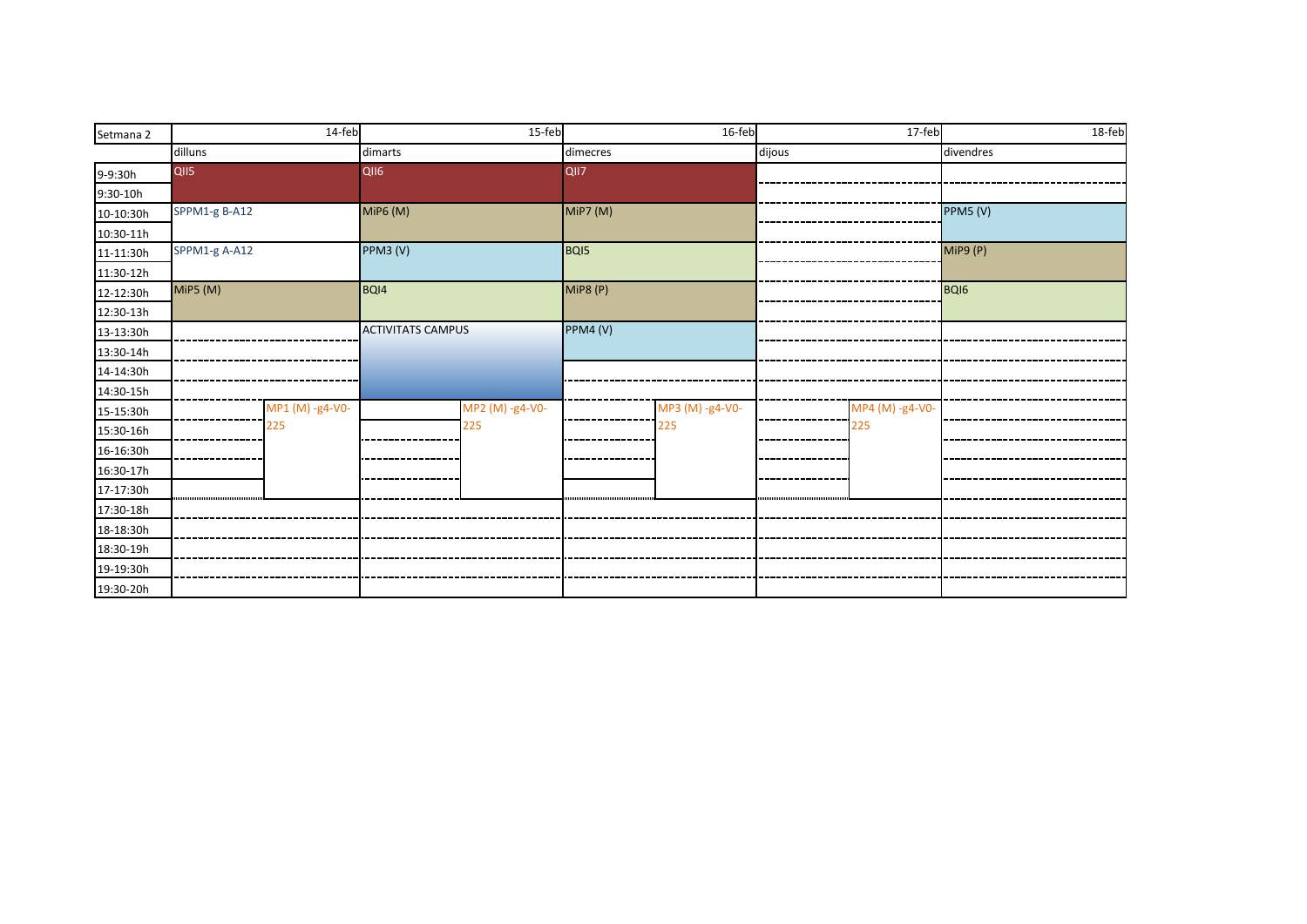| Setmana 3 |                            | 21-feb   |          | 22-feb                                          | 23-feb       |              |                 | 24-feb       | 25-feb          |
|-----------|----------------------------|----------|----------|-------------------------------------------------|--------------|--------------|-----------------|--------------|-----------------|
|           | dilluns                    |          | dimarts  |                                                 | dimecres     |              | dijous          |              | divendres       |
| 9-9:30h   | PQII1-gB-A12               |          |          |                                                 | PQII2-gA-A12 |              | SQII1-gB-A12    |              | BQI9            |
| 9:30-10h  |                            |          |          |                                                 |              |              |                 |              |                 |
| 10-10:30h | PQII1-gA-A12               |          |          |                                                 | PQII3-gA-A12 | SPPM2-g B-A9 |                 |              | MiP13 (M)       |
| 10:30-11h |                            |          |          |                                                 |              |              |                 |              |                 |
| 11-11:30h | PQII2-gB-A12               |          |          |                                                 | PQII3-gB-A12 | SPPM2-g A-A9 | SQII1-gA-A12    | SBQI1-gB-A10 | <b>PPM7 (V)</b> |
| 11:30-12h |                            |          |          |                                                 |              |              |                 |              |                 |
| 12-12:30h | MiP10 (M)                  |          | MIP11(P) | BQ <sub>18</sub>                                |              |              |                 |              | MiP14 (P)       |
| 12:30-13h |                            |          |          |                                                 |              |              |                 |              |                 |
| 13-13:30h | PPM6 (V)                   |          | BQI7     |                                                 | MiP12 (M)    |              |                 | SBQI1-gA-A12 |                 |
| 13:30-14h |                            |          |          |                                                 |              |              |                 |              |                 |
| 14-14:30h |                            |          |          |                                                 |              |              |                 |              |                 |
| 14:30-15h |                            |          |          |                                                 |              |              |                 |              |                 |
| 15-15:30h | MP1 (M) -g1-V0- PPM1- g 4- |          |          | MP2 (M) -g1- V0- PPM1- g 4- V0- MP3 (M) -g1-V0- |              | PPM1- g 2-   | MP4 (M) -g1-V0- | PPM1- g 2-   |                 |
| 15:30-16h | 225                        | $V0-356$ | 225      | 356                                             | 225          | $V0 - 356$   | 225             | $V0 - 356$   |                 |
| 16-16:30h |                            |          |          |                                                 |              |              |                 |              |                 |
| 16:30-17h |                            |          |          |                                                 |              |              |                 |              |                 |
| 17-17:30h |                            |          |          |                                                 |              |              |                 |              |                 |
| 17:30-18h |                            |          |          |                                                 |              |              |                 |              |                 |
| 18-18:30h |                            |          |          |                                                 |              |              |                 |              |                 |
| 18:30-19h |                            |          |          |                                                 |              |              |                 |              |                 |
| 19-19:30h |                            |          |          |                                                 |              |              |                 |              |                 |
|           |                            |          |          |                                                 |              |              |                 |              |                 |
| 19:30-20h |                            |          |          |                                                 |              |              |                 |              |                 |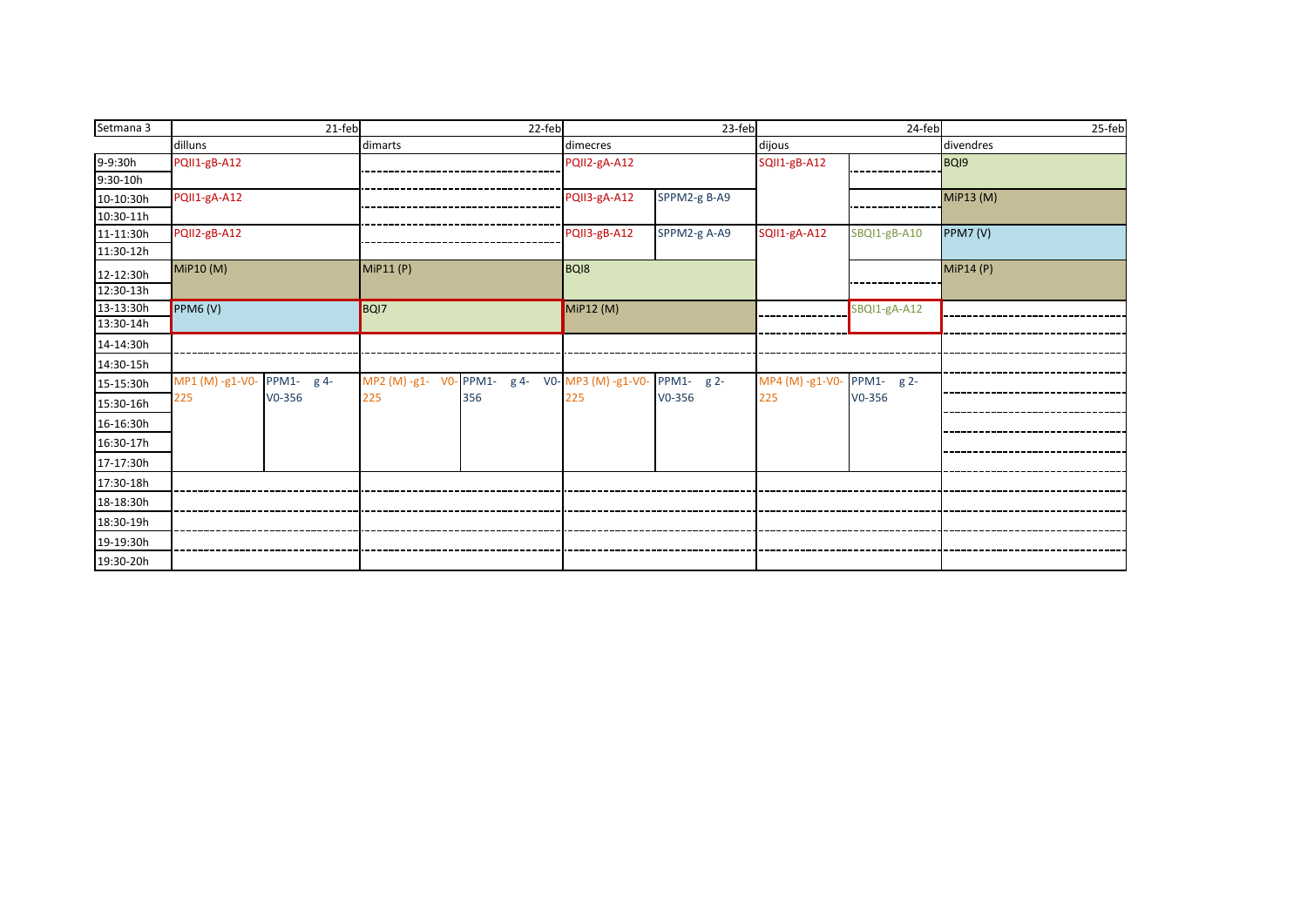| Setmana 4 |                            | 28-feb   |                 | $01$ -mar                               | 02-mar       |        | 03-mar                     |            | 04-mar            |
|-----------|----------------------------|----------|-----------------|-----------------------------------------|--------------|--------|----------------------------|------------|-------------------|
|           | dilluns                    |          | dimarts         |                                         | dimecres     |        | dijous                     |            | divendres         |
| 9-9:30h   |                            |          | QII9            |                                         | <b>QII10</b> |        | <b>QII12</b>               |            |                   |
| 9:30-10h  |                            |          |                 |                                         |              |        |                            |            |                   |
| 10-10:30h | <b>BQI10</b>               |          |                 |                                         | MiP16 (M)    |        |                            |            | BQI12             |
| 10:30-11h |                            |          |                 |                                         |              |        |                            |            |                   |
| 11-11:30h | MiP15 (P)                  |          |                 |                                         | MiP17 (P)    |        | MiP18 (M)                  |            | MiP19 (M)         |
| 11:30-12h |                            |          |                 |                                         |              |        |                            |            |                   |
| 12-12:30h |                            |          |                 |                                         | <b>BQI11</b> |        |                            |            | PPM9 (V)          |
| 12:30-13h | PPM8 (V)                   |          |                 |                                         |              |        |                            |            |                   |
| 13-13:30h |                            |          |                 |                                         |              |        |                            |            |                   |
| 13:30-14h |                            |          |                 |                                         |              |        |                            |            |                   |
| 14-14:30h |                            |          |                 |                                         |              |        |                            |            |                   |
| 14:30-15h |                            |          |                 |                                         |              |        |                            |            |                   |
| 15-15:30h | MP1 (M) -g2-V0- PPM1- g 3- |          | MP2 (M) -g2-V0- | PPM1- g 3- V0-MP3 (M) -g2-V0-PPM1- g 1- |              |        | MP4 (M) -g2-V0- PPM1- g 1- |            | PPM2- g 3- V1-230 |
| 15:30-16h | 225                        | $V0-356$ | 225             | 356                                     | 225          | V0-356 | 225                        | $V0 - 356$ |                   |
| 16-16:30h |                            |          |                 |                                         |              |        |                            |            |                   |
| 16:30-17h |                            |          |                 |                                         |              |        |                            |            |                   |
| 17-17:30h |                            |          |                 |                                         |              |        |                            |            |                   |
| 17:30-18h |                            |          |                 |                                         |              |        |                            |            |                   |
| 18-18:30h |                            |          |                 |                                         |              |        |                            |            |                   |
| 18:30-19h |                            |          |                 |                                         |              |        |                            |            |                   |
| 19-19:30h |                            |          |                 |                                         |              |        |                            |            |                   |
| 19:30-20h |                            |          |                 |                                         |              |        |                            |            |                   |

PPM: Entrega treball 1: 2 setmanes després de finalitzar la pràctica PPM1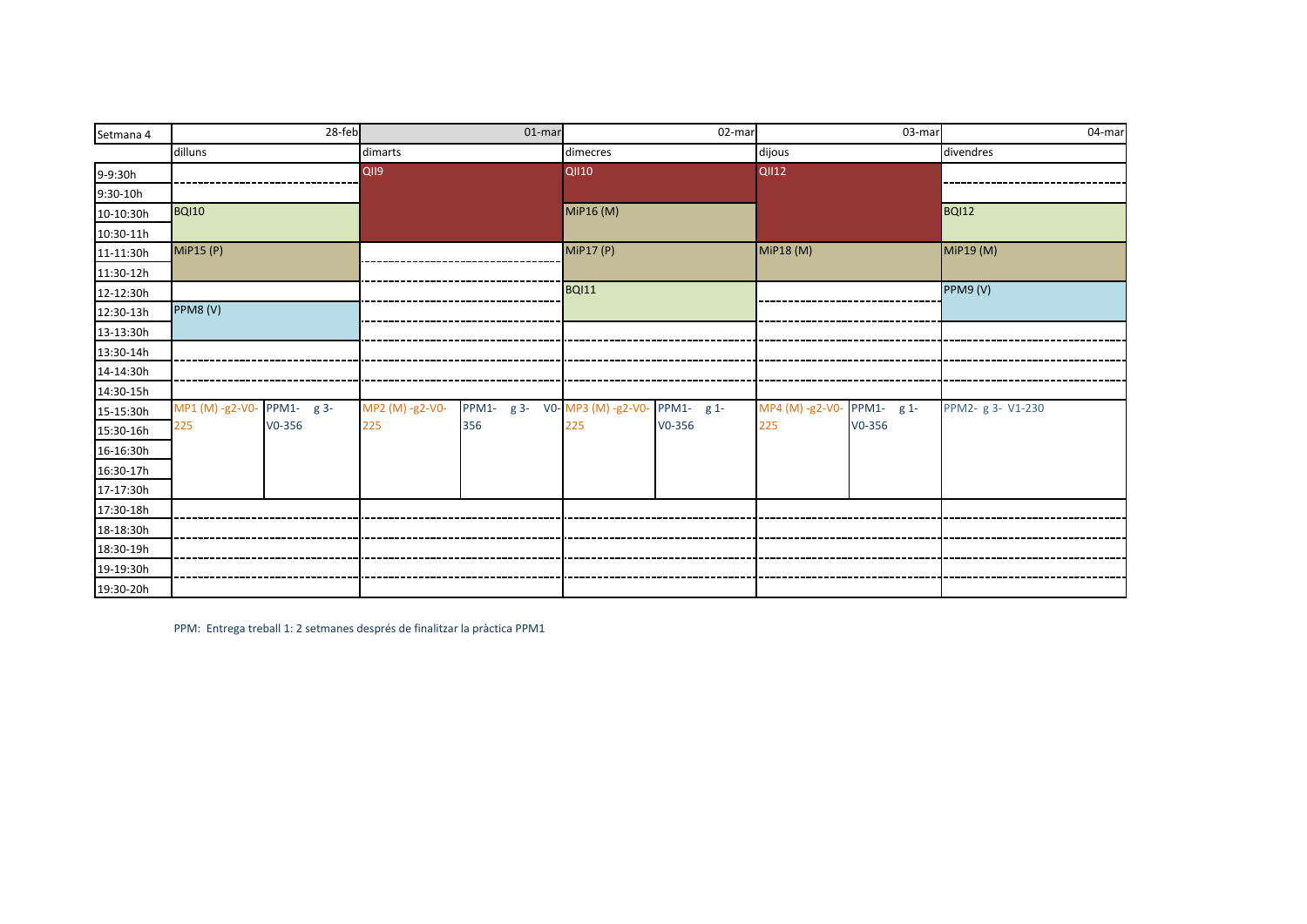| Setmana 5   | 07-mar                       |          |                  |                |                                  | 08-mar              |                                |  |          | 09-mar | 10-mar                                            |               | 11-mar          |            |
|-------------|------------------------------|----------|------------------|----------------|----------------------------------|---------------------|--------------------------------|--|----------|--------|---------------------------------------------------|---------------|-----------------|------------|
|             | dilluns                      |          | dimarts          |                |                                  |                     | dimecres                       |  |          |        | dijous                                            |               | divendres       |            |
| 9-9:30h     | <b>QII14</b>                 |          | <b>MiP21 (P)</b> |                |                                  |                     | $\overline{Q}$ <sub>1115</sub> |  |          |        | <b>QII17</b>                                      |               |                 |            |
| 9:30-10h    |                              |          |                  |                |                                  |                     |                                |  |          |        |                                                   |               |                 |            |
| 10-10:30h   |                              |          | <b>PPM10 (V)</b> |                | <b>MiP22 (P)</b>                 |                     |                                |  |          |        | <b>BQI15</b>                                      |               |                 |            |
| $10:30-11h$ |                              |          |                  |                |                                  |                     |                                |  |          |        |                                                   |               |                 |            |
| 11-11:30h   | MiP20 (M)                    |          | SBQI2-gA-A9      |                | SPPM3-g B-A12                    |                     | MiP23 (M)                      |  |          |        | <b>PPM12 (V)</b>                                  |               | MiP26 (M)       |            |
| 11:30-12h   |                              |          |                  |                |                                  |                     |                                |  |          |        |                                                   |               |                 |            |
| 12-12:30h   | <b>BQI13</b>                 |          | SBQI2-gB-A9      |                | SPPM3-g A-A12                    |                     | <b>BQI14</b>                   |  |          |        | MiP24(P)                                          |               |                 |            |
| 12:30-13h   |                              |          |                  |                |                                  |                     |                                |  |          |        |                                                   |               |                 |            |
| 13-13:30h   |                              |          |                  |                |                                  |                     | <b>PPM11 (V)</b>               |  |          |        |                                                   |               |                 |            |
| 13:30-14h   |                              |          |                  |                |                                  |                     |                                |  |          |        |                                                   |               |                 |            |
| 14-14:30h   |                              |          |                  |                |                                  |                     |                                |  |          |        |                                                   |               |                 |            |
| 14:30-15h   |                              |          |                  |                |                                  |                     |                                |  |          |        |                                                   |               |                 |            |
| 15-15:30h   | MP4 (P) -g1- V0-PPM2-<br>MP1 |          |                  |                | MP2 (M) MP4 (P) - BQI1-g1- PPM2- |                     | MP3                            |  |          |        | MP4 (P) -g4- VO BQI2-g1- MP4 (P) -g3- VO BQI3-g1- |               | MP4 (M) -g3-V0- | PPM2- g 1- |
| 15:30-16h   | (M) -g3-243                  | $g2-$    | $-g3-V0-$        | g2- V0- V0-147 |                                  | g 4- V1-(M) -g3-243 |                                |  | $V0-147$ |        | 243                                               | Inf 3- V0-154 | 225             | $V1-230$   |
| 16-16:30h   | $V0-225$                     | $V1-230$ | 225              | 243            |                                  | 230                 | $V0-225$                       |  |          |        |                                                   |               |                 |            |
| 16:30-17h   |                              |          |                  |                |                                  |                     |                                |  |          |        |                                                   |               |                 |            |
| 17-17:30h   |                              |          |                  |                |                                  |                     |                                |  |          |        |                                                   |               |                 |            |
| 17:30-18h   |                              |          |                  |                |                                  |                     |                                |  |          |        |                                                   |               |                 |            |
| 18-18:30h   |                              |          |                  |                |                                  |                     |                                |  |          |        |                                                   |               |                 |            |
| 18:30-19h   |                              |          |                  |                |                                  |                     |                                |  |          |        |                                                   |               |                 |            |
| 19-19:30h   |                              |          |                  |                |                                  |                     |                                |  |          |        |                                                   |               |                 |            |
| 19:30-20h   |                              |          |                  |                |                                  |                     |                                |  |          |        |                                                   |               |                 |            |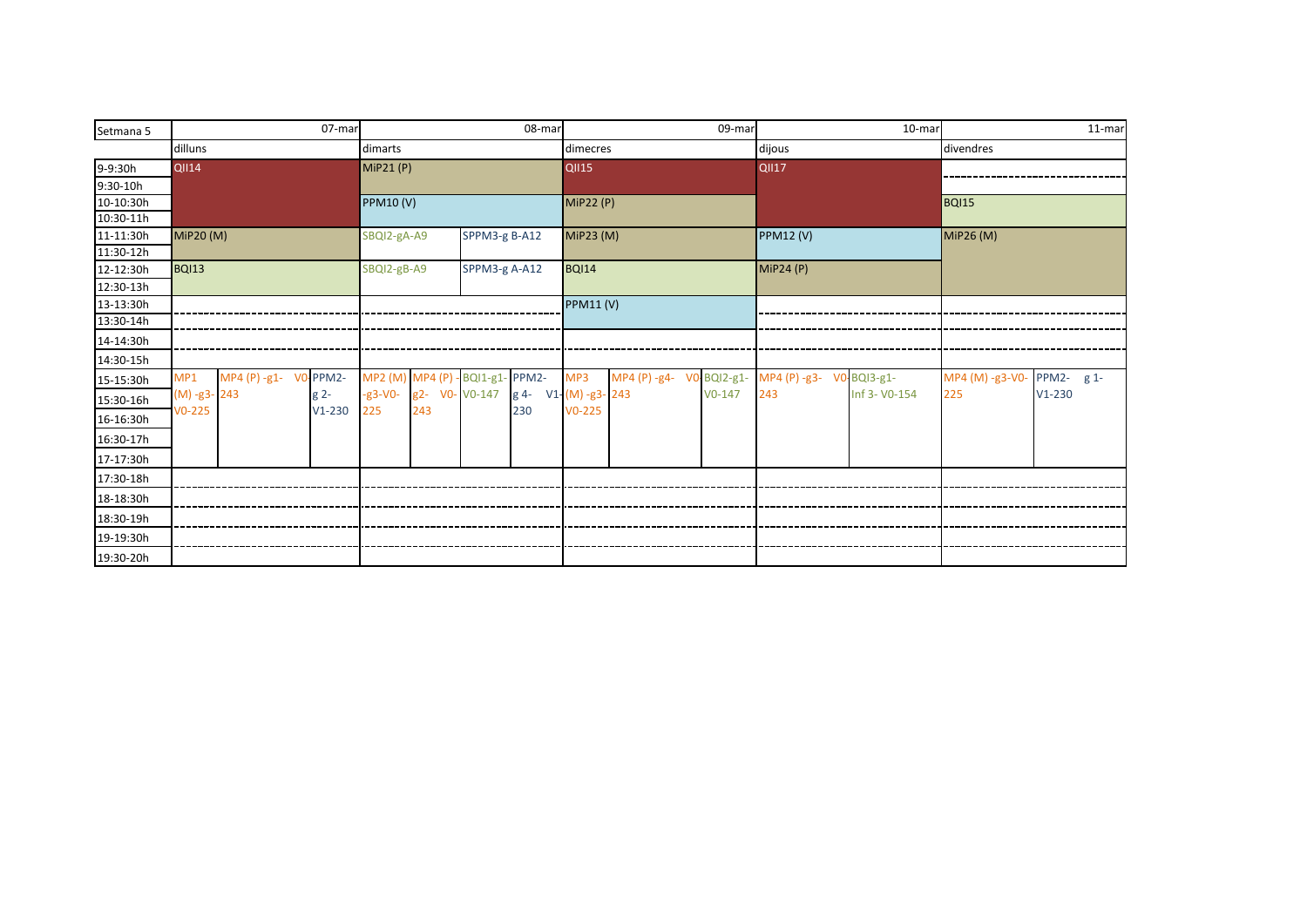| Setmana 6 |                                                 | 14-mar          |                           | 15-mar          |                                   | 16-mar          |              | 17-mar          | 18-mar          |
|-----------|-------------------------------------------------|-----------------|---------------------------|-----------------|-----------------------------------|-----------------|--------------|-----------------|-----------------|
|           | dilluns                                         |                 | dimarts                   |                 | dimecres                          |                 | dijous       |                 | divendres       |
| 9-9:30h   | PQII4-gB-A12                                    |                 | <b>MiP27 (P)</b>          |                 | PQII5-gA-A12                      | SBQI3-gB-A10    | PQII6-gA-A12 | SBQI4-gB-A10    |                 |
| 9:30-10h  |                                                 |                 |                           |                 |                                   |                 |              |                 |                 |
| 10-10:30h | PQII4-gA-A12                                    |                 | <b>PPM13 (V)</b>          |                 | PQII5-gB-A12                      | SBQI3-gA-A10    | PQII6-gB-A12 | SBQI4-gA-A10    |                 |
| 10:30-11h |                                                 |                 |                           |                 |                                   |                 |              |                 |                 |
| 11-11:30h | <b>BQI16</b>                                    |                 | <b>MiP28 (M)</b>          |                 | MIP29(M)                          |                 | MiP30 (M)    |                 |                 |
| 11:30-12h |                                                 |                 |                           |                 |                                   |                 |              |                 |                 |
| 12-12:30h | QII- gA i B- A12 Exp. Laboratori-2 <sup>ª</sup> |                 |                           |                 | <b>BQI17</b>                      |                 | MIP31(P)     |                 |                 |
| 12:30-13h | sessió teòrica                                  |                 |                           |                 |                                   |                 |              |                 |                 |
| 13-13:30h |                                                 |                 |                           |                 | <b>ACTIVITATS CAMPUS: Xerrada</b> |                 | PPM14(V)     |                 |                 |
| 13:30-14h |                                                 |                 |                           |                 | Associació catalana de CTA-Sala   |                 |              |                 |                 |
| 14-14:30h |                                                 |                 |                           |                 | d'Actes (13:15 a 14 h)            |                 |              |                 |                 |
| 14:30-15h |                                                 |                 |                           |                 |                                   |                 |              |                 |                 |
| 15-15:30h | MP5 (M) -g3-                                    | <b>BQI1-g2-</b> | MP5 (M) -g4- V0- BQI2-g2- | vo <sup>1</sup> |                                   |                 | MP6 (M) -g4- | <b>BQI1-g3-</b> | BQI2-g3- V0-147 |
| 15:30-16h | $V0-225$                                        | $V0-147$        | 225                       | 147             | MP6 (M) -g3-                      | <b>BQI3-g2-</b> | $V0-225$     | $V0-147$        |                 |
| 16-16:30h |                                                 |                 |                           |                 | $V0-225$                          | Inf 3- V0-154   |              |                 |                 |
| 16:30-17h |                                                 |                 |                           |                 |                                   |                 |              |                 |                 |
| 17-17:30h |                                                 |                 |                           |                 |                                   |                 |              |                 |                 |
| 17:30-18h |                                                 |                 |                           |                 |                                   |                 |              |                 |                 |
| 18-18:30h |                                                 |                 |                           |                 |                                   |                 |              |                 |                 |
| 18:30-19h |                                                 |                 |                           |                 |                                   |                 |              |                 |                 |
| 19-19:30h |                                                 |                 |                           |                 |                                   |                 |              |                 |                 |
| 19:30-20h |                                                 |                 |                           |                 |                                   |                 |              |                 |                 |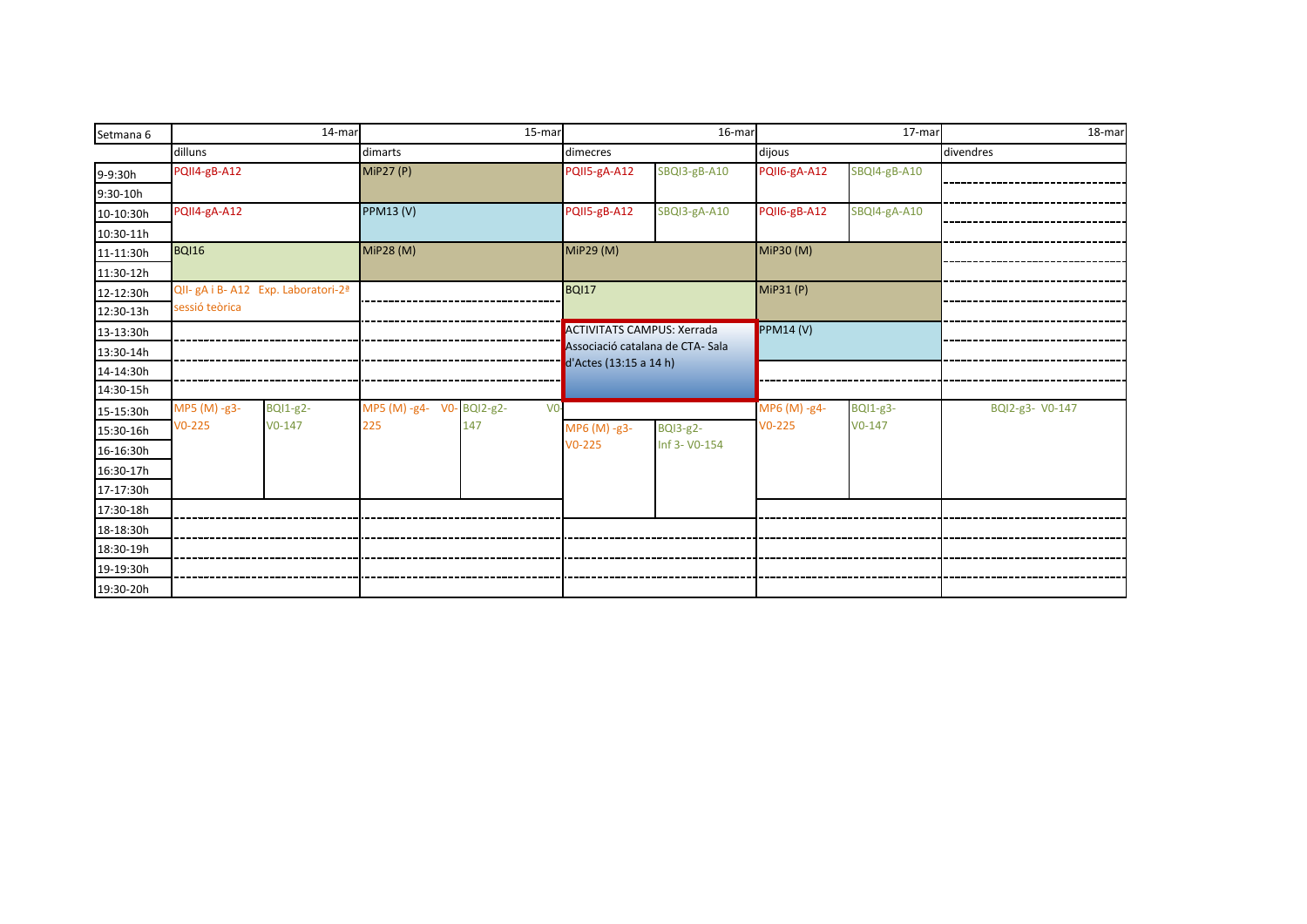| Setmana 7  |              |                                     | 21-mar           |                                     |            |                          | 22-mar                   |                 |              | 23-mar                   |                 |               |               | 24-mar   |           | 25-mar |
|------------|--------------|-------------------------------------|------------------|-------------------------------------|------------|--------------------------|--------------------------|-----------------|--------------|--------------------------|-----------------|---------------|---------------|----------|-----------|--------|
|            | dilluns      |                                     |                  | dimarts                             |            |                          |                          | dimecres        |              |                          | dijous          |               |               |          | divendres |        |
| 9-9:30h    |              | BQI-EXAMEN-1r PARCIAL-A11-A12 QII18 |                  |                                     |            |                          |                          | <b>QII19</b>    |              |                          | SQII2-gA-A12    |               |               |          |           |        |
| $9:30-10h$ |              |                                     |                  |                                     |            |                          |                          |                 |              |                          |                 |               | SPPM4-g B-A10 |          |           |        |
| 10-10:30h  |              |                                     |                  |                                     |            |                          |                          | <b>BQI19</b>    |              |                          |                 |               |               |          |           |        |
| 10:30-11h  |              |                                     |                  |                                     |            |                          |                          |                 |              | SQII2-gB-A12             |                 | SPPM4-g A-A10 |               |          |           |        |
| 11-11:30h  |              |                                     |                  | <b>PPM15 (V)</b>                    |            |                          |                          |                 |              |                          |                 |               |               |          |           |        |
| 11:30-12h  |              |                                     |                  |                                     |            |                          |                          |                 |              |                          |                 |               |               |          |           |        |
| 12-12:30h  |              |                                     |                  | QII- gA i B- A12 Exp. Laboratori-3ª |            |                          |                          | MiP32 (P)       |              |                          | MiP33 (M)       |               |               |          |           |        |
| 12:30-13h  |              |                                     |                  |                                     |            | sessió teòrica           |                          |                 |              |                          |                 |               |               |          |           |        |
| 13-13:30h  |              |                                     |                  |                                     |            |                          |                          |                 |              |                          |                 |               |               |          |           |        |
| 13:30-14h  |              |                                     |                  |                                     |            |                          |                          |                 |              |                          |                 |               |               |          |           |        |
| 14-14:30h  |              |                                     |                  |                                     |            |                          |                          |                 |              |                          |                 |               |               |          |           |        |
| 14:30-15h  |              |                                     |                  |                                     |            |                          |                          |                 |              |                          |                 |               |               |          |           |        |
| 15-15:30h  |              | MP5 (P) BV2 -g1-                    |                  | BQI3-g3- MP5 (P) - BV2-g2-          |            |                          | BQI1-g4- MP5 (P) BV2-g2- |                 |              | BQI2-g4- MP5 (P) BV2-g1- |                 |               |               | BQI3-g4  |           |        |
| 15:30-16h  |              | $-g4-V0-V0-356$                     | Inf 3- V0-g1-V0- |                                     | $V0-356$   |                          | $V0-147$                 | $-g3-V0-V0-356$ |              | $V0-147$                 | $-g2-V0-V0-356$ |               |               | $Inf$ 3- |           |        |
| 16-16:30h  | 243          |                                     | 154              | 243                                 |            |                          |                          | 243             |              |                          | 243             |               |               | $V0-154$ |           |        |
| 16:30-17h  |              | MP5 (M) -g1-                        |                  |                                     |            | BV2-g3- MP5 (M)          |                          |                 | MP6 (M) -g2- |                          |                 | BV2-g3-MP6    |               |          |           |        |
| 17-17:30h  |              | $V0 - 225$                          |                  |                                     | $V0 - 356$ | $-g2-$<br>V <sub>0</sub> |                          |                 | $V0-225$     |                          |                 | $V0-356$      | $(M) - g1 -$  |          |           |        |
| 17:30-18h  | $BV2 - g4$ - |                                     |                  |                                     |            | 225                      |                          | $BV2 - g4$ -    |              |                          |                 |               | $V0-225$      |          |           |        |
| 18-18:30h  | V0-356       |                                     |                  |                                     |            |                          |                          | $T1$ vo-356     |              |                          |                 |               |               |          |           |        |
| 18:30-19h  |              |                                     |                  |                                     |            |                          |                          |                 |              |                          |                 |               |               |          |           |        |
| 19-19:30h  |              |                                     |                  |                                     |            |                          |                          |                 |              |                          |                 |               |               |          |           |        |
| 19:30-20h  |              |                                     |                  |                                     |            |                          |                          |                 |              |                          |                 |               |               |          |           |        |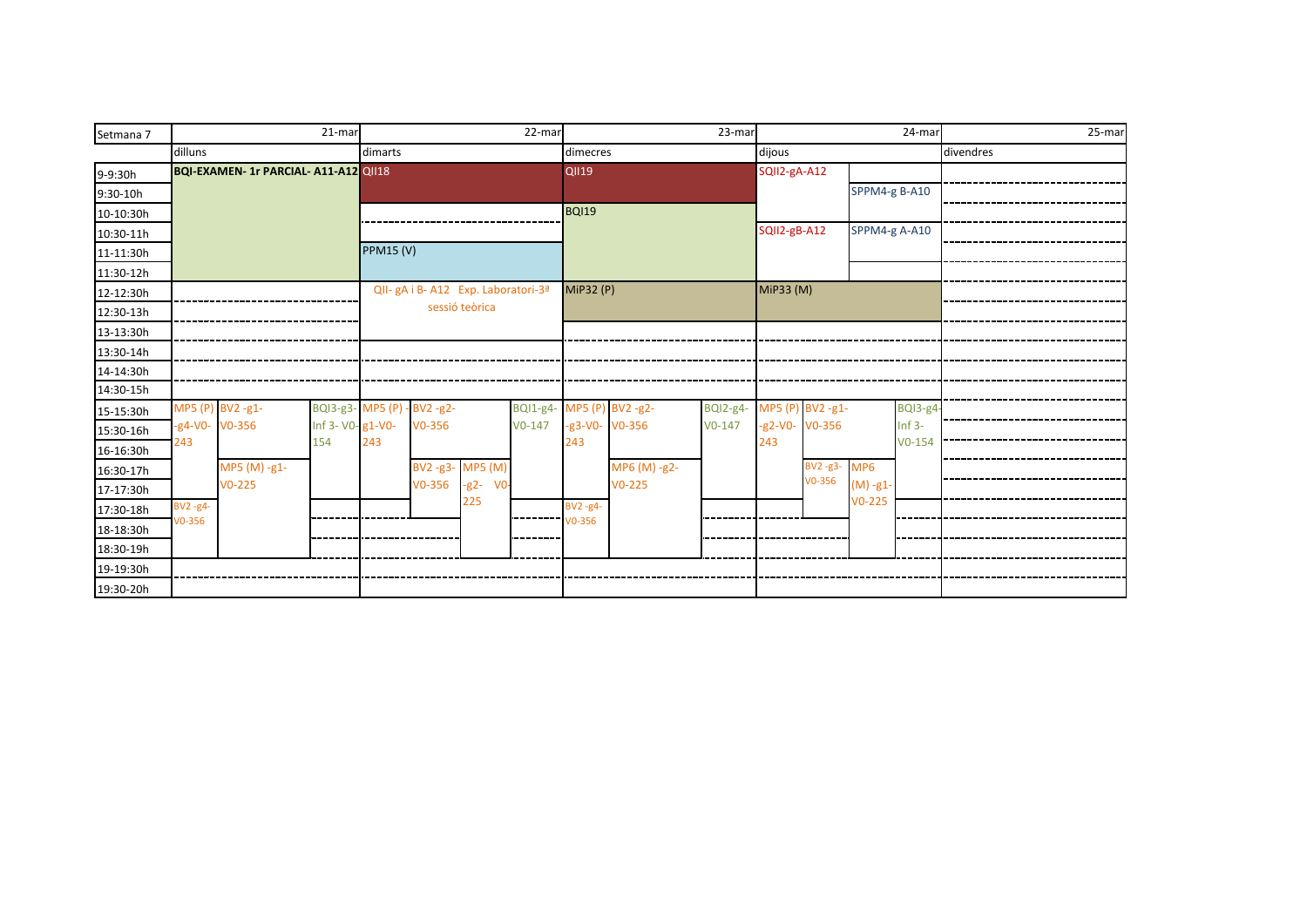| Setmana 8 | 28-mar                           | 29-mar                           | 30-mar                           | 31-mar                           | 01-abr    |
|-----------|----------------------------------|----------------------------------|----------------------------------|----------------------------------|-----------|
|           | dilluns                          | dimarts                          | dimecres                         | dijous                           | divendres |
| 9-9:30h   |                                  | <b>QII21</b>                     | <b>QII22</b>                     | BQI22                            |           |
| 9:30-10h  |                                  |                                  |                                  |                                  |           |
| 10-10:30h | PPM- EXAMEN- 1r PARCIAL- A12-    |                                  | MiP35 (P)                        | MIP36(P)                         |           |
| 10:30-11h | A <sub>15</sub>                  |                                  |                                  |                                  |           |
| 11-11:30h |                                  | BQI21                            | SPPM5-g B-A10                    | <b>BQI23</b>                     |           |
| 11:30-12h |                                  |                                  |                                  |                                  |           |
| 12-12:30h | MiP34 (P)                        |                                  | SPPM5-g A-A10                    | MiP37 (M)                        |           |
| 12:30-13h |                                  |                                  |                                  |                                  |           |
| 13-13:30h |                                  |                                  |                                  |                                  |           |
| 13:30-14h |                                  |                                  |                                  |                                  |           |
| 14-14:30h |                                  |                                  |                                  |                                  |           |
| 14:30-15h |                                  |                                  |                                  |                                  |           |
| 15-15:30h | Q4-g 1,2,3,4 -                   | Q5-g 1,2,3,4 -                   | Q6-g 1,2,3,4 -                   | Q7-g 1,2,3,4 -                   |           |
| 15:30-16h | Laboratoris C5/411 i C5/437 Fac. | Laboratoris C5/411 i C5/437 Fac. | Laboratoris C5/411 i C5/437 Fac. | Laboratoris C5/411 i C5/437 Fac. |           |
| 16-16:30h | <b>Ciències</b>                  | <b>Ciències</b>                  | <b>Ciències</b>                  | <b>Ciències</b>                  |           |
| 16:30-17h |                                  |                                  |                                  |                                  |           |
| 17-17:30h |                                  |                                  |                                  |                                  |           |
| 17:30-18h |                                  |                                  |                                  |                                  |           |
| 18-18:30h |                                  |                                  |                                  |                                  |           |
| 18:30-19h |                                  |                                  |                                  |                                  |           |
| 19-19:30h |                                  |                                  |                                  |                                  |           |
| 19:30-20h |                                  |                                  |                                  |                                  |           |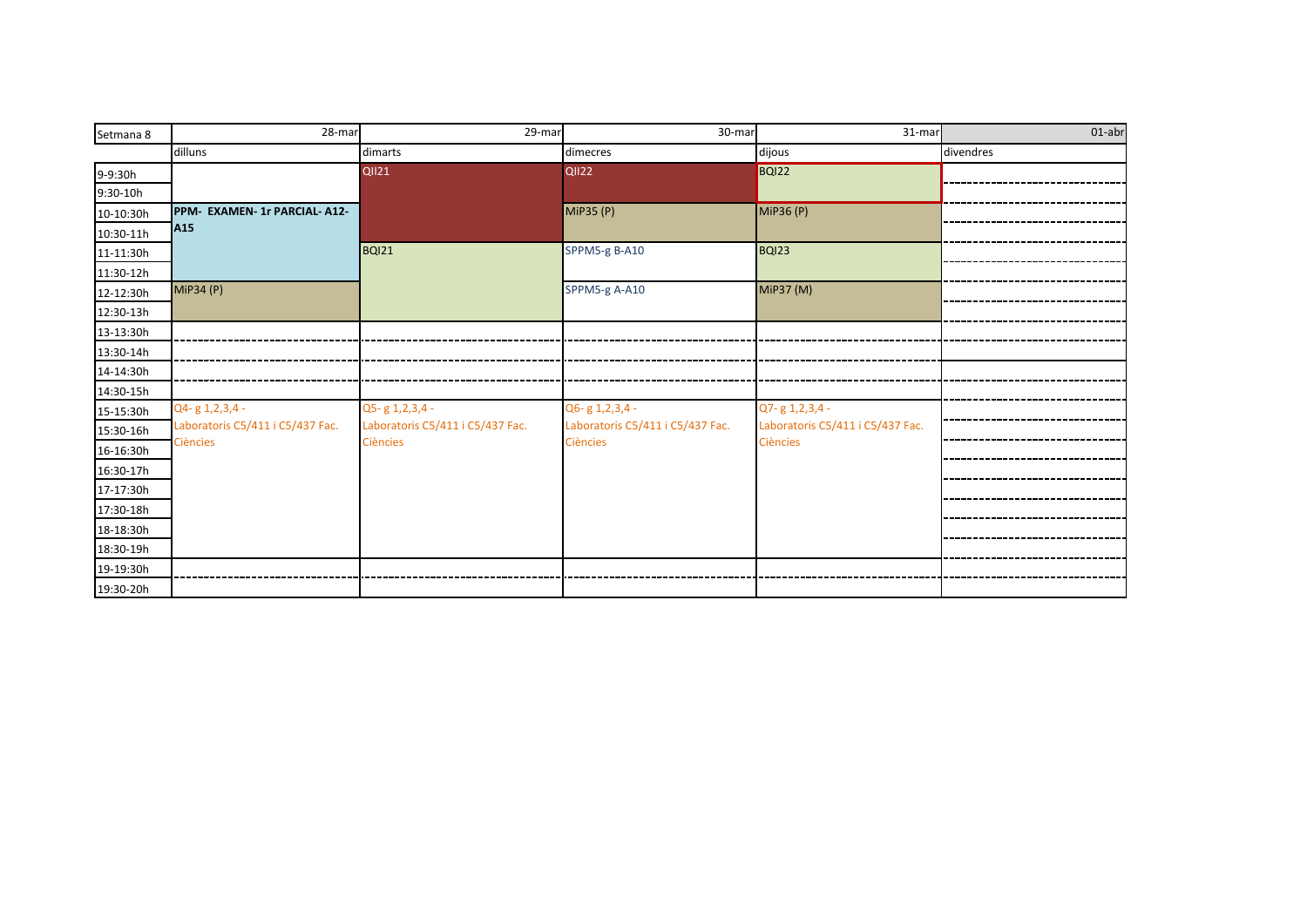| Setmana 9  | 04-abr                           | 05-abr                           | 06-abr                           | $07$ -abr                        | 08-abr           |
|------------|----------------------------------|----------------------------------|----------------------------------|----------------------------------|------------------|
|            | dilluns                          | dimarts                          | dimecres                         | dijous                           | divendres        |
| 9-9:30h    |                                  |                                  |                                  |                                  | <b>BQI24</b>     |
| $9:30-10h$ |                                  |                                  |                                  |                                  |                  |
| 10-10:30h  |                                  | QII- EXAMEN- 1r PARCIAL- A11-A12 |                                  | QII23                            | MiP40 (M)        |
| 10:30-11h  |                                  |                                  |                                  |                                  |                  |
| 11-11:30h  |                                  |                                  |                                  | PQII7-gA-A12                     |                  |
| 11:30-12h  |                                  |                                  |                                  |                                  |                  |
| 12-12:30h  |                                  |                                  |                                  | PQII7-gB-A12                     | <b>PPM16 (A)</b> |
| 12:30-13h  |                                  |                                  |                                  |                                  |                  |
| 13-13:30h  |                                  | <b>MiP38 (P)</b>                 |                                  | <b>ACTIVITATS CAMPUS</b>         |                  |
| 13:30-14h  |                                  |                                  |                                  |                                  |                  |
| 14-14:30h  |                                  |                                  |                                  |                                  |                  |
| 14:30-15h  |                                  |                                  |                                  |                                  |                  |
| 15-15:30h  | Q8-g 1,2,3,4 -                   | Q9-g 1,2,3,4 -                   | Q10-g 1, 2, 3, 4 -               | Q11-g 1,2,3,4 -                  |                  |
| 15:30-16h  | Laboratoris C5/411 i C5/437 Fac. | Laboratoris C5/411 i C5/437 Fac. | Laboratoris C5/411 i C5/437 Fac. | Laboratoris C5/411 i C5/437 Fac. |                  |
| 16-16:30h  | <b>Ciències</b>                  | <b>Ciències</b>                  | <b>Ciències</b>                  | <b>Ciències</b>                  |                  |
| 16:30-17h  |                                  |                                  |                                  |                                  |                  |
| 17-17:30h  |                                  |                                  |                                  |                                  |                  |
| 17:30-18h  |                                  |                                  |                                  |                                  |                  |
| 18-18:30h  |                                  |                                  |                                  |                                  |                  |
| 18:30-19h  |                                  |                                  |                                  |                                  |                  |
| 19-19:30h  |                                  |                                  |                                  |                                  |                  |
| 19:30-20h  |                                  |                                  |                                  |                                  |                  |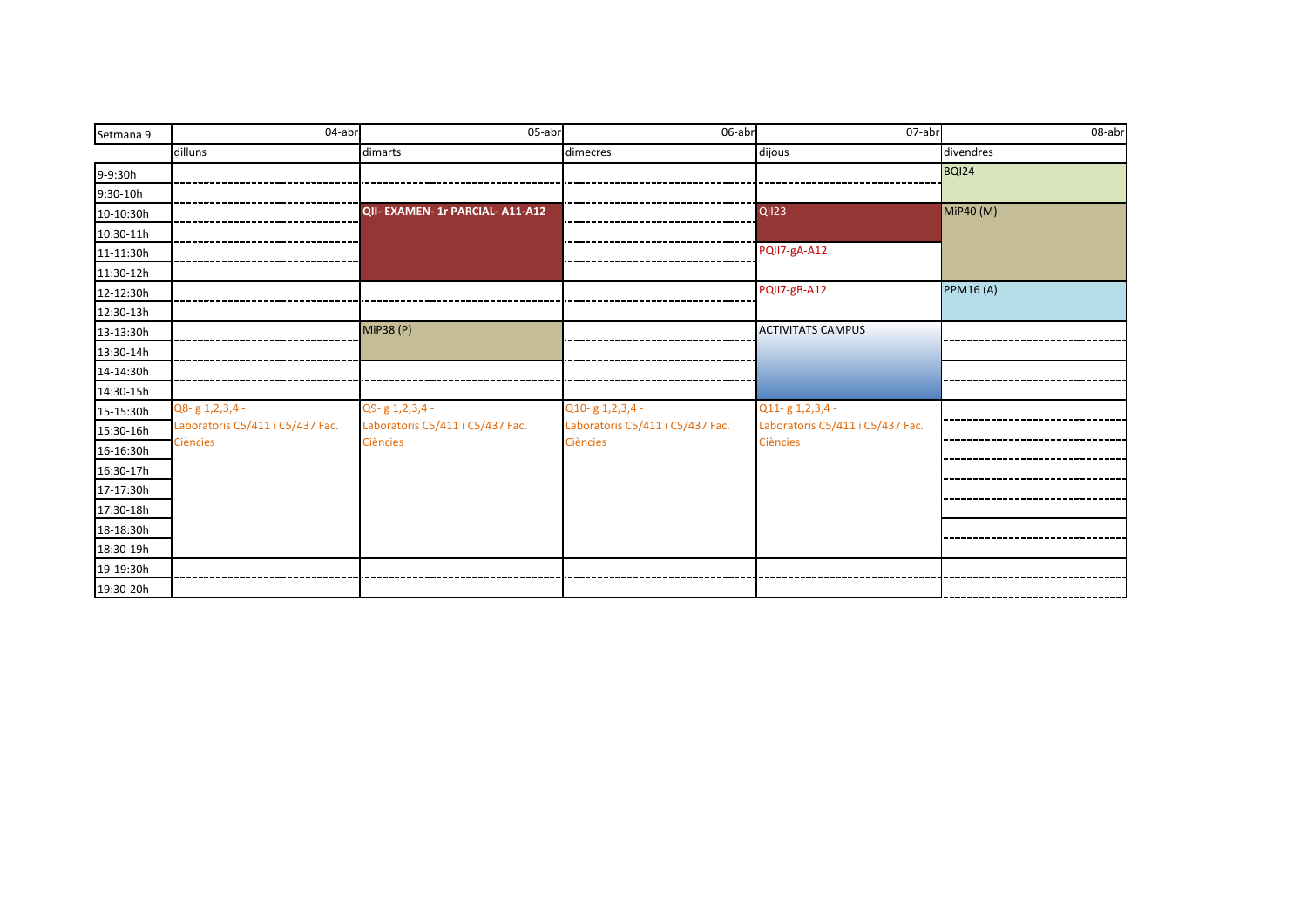| Setmana 10 | 18-abr        | 19-abr           |                     | $20$ -abr        |                 | $21$ -abr                |  | 22-abr       |  |
|------------|---------------|------------------|---------------------|------------------|-----------------|--------------------------|--|--------------|--|
|            | dilluns       | dimarts          |                     | dimecres         |                 | dijous                   |  | divendres    |  |
| 9-9:30h    | <b>FESTIU</b> | <b>BQI25</b>     |                     | <b>QII25</b>     |                 | <b>QII26</b>             |  |              |  |
| 9:30-10h   |               |                  |                     |                  |                 |                          |  |              |  |
| 10-10:30h  |               | <b>PPM17 (A)</b> |                     |                  |                 | MiP42 (M)                |  |              |  |
| 10:30-11h  |               |                  |                     |                  |                 |                          |  |              |  |
| 11-11:30h  |               | PQII8-gB-A12     | <b>SMP1-g B-A10</b> | <b>PPM18(A)</b>  |                 | <b>PPM19 (A)</b>         |  |              |  |
| 11:30-12h  |               |                  |                     |                  |                 |                          |  |              |  |
| 12-12:30h  |               | PQII8-gA-A12     | <b>SMP1-g A-A10</b> | MiP41 (M)        |                 | SBQI5-gA-A10             |  |              |  |
| 12:30-13h  |               |                  |                     |                  |                 |                          |  |              |  |
| 13-13:30h  |               |                  |                     |                  |                 | <b>ACTIVITATS CAMPUS</b> |  |              |  |
| 13:30-14h  |               |                  |                     |                  |                 |                          |  |              |  |
| 14-14:30h  |               |                  |                     |                  |                 |                          |  |              |  |
| 14:30-15h  |               |                  |                     |                  |                 |                          |  |              |  |
| 15-15:30h  |               | MP6 (P) -g4-     | <b>BQI4-g2-</b>     | V0- MP6 (P) -g3- | <b>BQI5-g2-</b> | VO-MP6 (P) -g2-          |  | MP6 (P) -g1- |  |
| 15:30-16h  |               | $V0-243$         | 147                 | $V0-243$         | 147             | $V0-243$                 |  | $V0-243$     |  |
| 16-16:30h  |               |                  |                     |                  |                 |                          |  |              |  |
| 16:30-17h  |               |                  |                     |                  |                 |                          |  |              |  |
| 17-17:30h  |               |                  |                     |                  |                 |                          |  |              |  |
| 17:30-18h  |               |                  |                     |                  |                 |                          |  |              |  |
| 18-18:30h  |               |                  |                     |                  |                 |                          |  |              |  |
| 18:30-19h  |               |                  |                     |                  |                 |                          |  |              |  |
| 19-19:30h  |               |                  |                     |                  |                 |                          |  |              |  |
| 19:30-20h  |               |                  |                     |                  |                 |                          |  |              |  |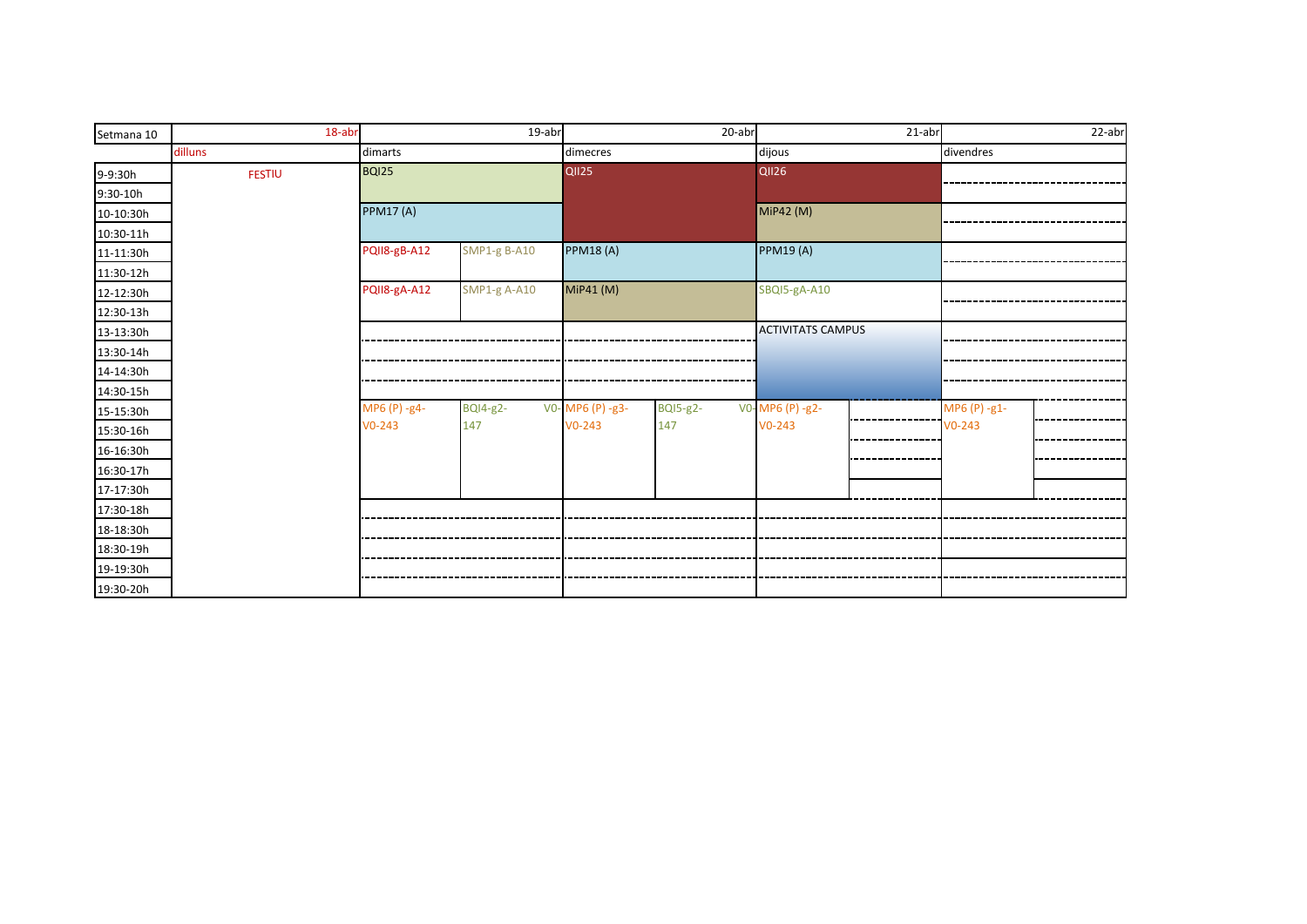| Setmana 11 |               | $25$ -abr           |                 | 26-abr                   |              | 27-abr          |                  | 28-abr | $29$ -abr             |
|------------|---------------|---------------------|-----------------|--------------------------|--------------|-----------------|------------------|--------|-----------------------|
|            | dilluns       |                     | dimarts         |                          | dimecres     |                 | dijous           |        | divendres             |
| 9-9:30h    | <b>BQI26</b>  |                     | <b>QII28</b>    |                          | <b>QII30</b> |                 | <b>QII31</b>     |        |                       |
| 9:30-10h   |               |                     |                 |                          |              |                 |                  |        |                       |
| 10-10:30h  | MiP43 (M)     |                     |                 |                          |              |                 | <b>PPM23 (A)</b> |        |                       |
| 10:30-11h  |               |                     |                 |                          |              |                 |                  |        |                       |
| 11-11:30h  | SPPM6-g B-A12 | SMP2-g A-A10        | <b>PPM20(A)</b> |                          | BQI28        |                 |                  |        |                       |
| 11:30-12h  |               |                     |                 |                          |              |                 |                  |        |                       |
| 12-12:30h  | SPPM6-g A-A12 | <b>SMP2-g B-A10</b> | MiP45 (M)       |                          |              |                 | SBQI6-gA-A12     |        |                       |
| 12:30-13h  |               |                     |                 |                          |              |                 |                  |        |                       |
| 13-13:30h  | SBQI5-gB-A10  |                     |                 |                          | PPM21(A)     |                 | SBQI6-gB-A12     |        |                       |
| 13:30-14h  |               |                     |                 |                          |              |                 |                  |        |                       |
| 14-14:30h  |               |                     |                 |                          |              |                 |                  |        |                       |
| 14:30-15h  |               |                     |                 |                          |              |                 |                  |        | <b>FESTA FACULTAT</b> |
| 15-15:30h  | MP7 (P) -g2-  |                     | MP7 (P) -g1-    | <b>BQI4-g4-</b><br>$V0-$ |              | <b>BQI5-g4-</b> | V0-MP7 (P) -g3-  |        |                       |
| 15:30-16h  | $V0-243$      |                     | $V0-243$        | 147                      |              | 147             | $V0-243$         |        |                       |
| 16-16:30h  |               |                     |                 |                          |              |                 |                  |        |                       |
| 16:30-17h  |               |                     |                 |                          |              |                 |                  |        |                       |
| 17-17:30h  |               |                     |                 |                          |              |                 |                  |        |                       |
| 17:30-18h  |               |                     |                 |                          |              |                 |                  |        |                       |
| 18-18:30h  |               |                     |                 |                          |              |                 |                  |        |                       |
| 18:30-19h  |               |                     |                 |                          |              |                 |                  |        |                       |
| 19-19:30h  |               |                     |                 |                          |              |                 |                  |        |                       |
| 19:30-20h  |               |                     |                 |                          |              |                 |                  |        |                       |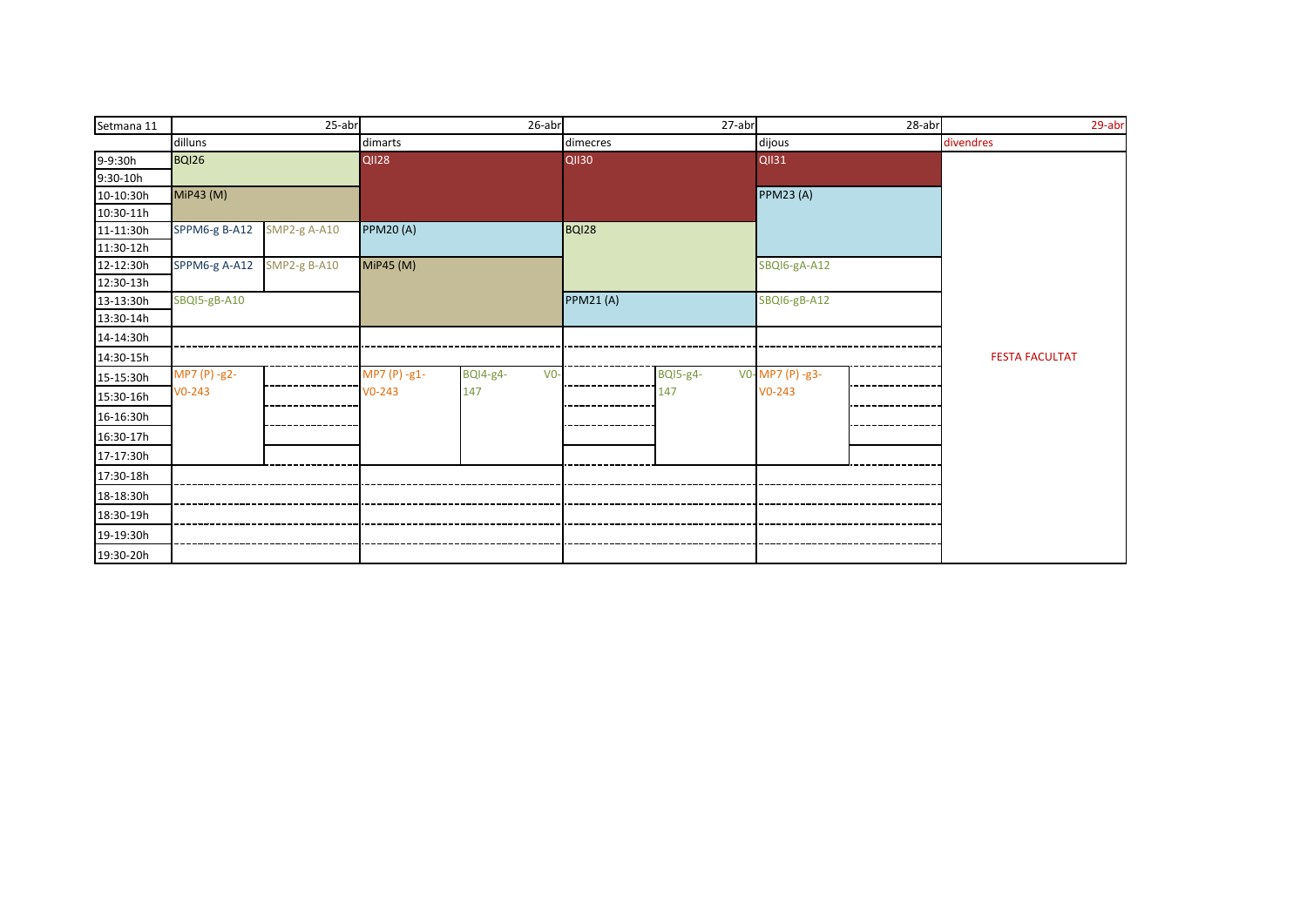| Setmana 12 | 02-may                   |                         | 03-may   |                  | $04$ -may       |                               | 05-may          |                               | 06-may          |
|------------|--------------------------|-------------------------|----------|------------------|-----------------|-------------------------------|-----------------|-------------------------------|-----------------|
|            | dilluns                  | dimarts                 |          | dimecres         |                 | dijous                        |                 | divendres                     |                 |
| 9-9:30h    | <b>QII32</b>             |                         |          |                  |                 |                               |                 |                               |                 |
| $9:30-10h$ |                          |                         |          |                  |                 |                               |                 |                               |                 |
| 10-10:30h  | SMP3-g A-A12 (P)         |                         |          | <b>BQI31</b>     |                 | SMP1-Autoaprenentatge-Treball |                 | SMP1-Autoaprenentatge-Treball |                 |
| 10:30-11h  |                          |                         |          |                  |                 | grup (M) - SE-SF              |                 | grup (M) - SE-SF              |                 |
| 11-11:30h  | <b>PPM25 (A)</b>         |                         |          |                  |                 |                               |                 |                               |                 |
| 11:30-12h  |                          |                         |          |                  |                 |                               |                 |                               |                 |
| 12-12:30h  |                          |                         |          | MiP46(M)         |                 | SMP1-Autoaprenentatge-Treball |                 | SMP1-Autoaprenentatge-Treball |                 |
| 12:30-13h  |                          |                         |          |                  |                 | grup (M) - SE-SF              |                 | grup (M) - SE-SF              |                 |
| 13-13:30h  | <b>BQI29</b>             |                         |          | SMP3-g B-A12 (P) |                 |                               |                 |                               |                 |
| 13:30-14h  |                          |                         |          |                  |                 |                               |                 |                               |                 |
| 14-14:30h  |                          |                         |          |                  |                 |                               |                 |                               |                 |
| 14:30-15h  |                          |                         |          |                  |                 |                               |                 |                               |                 |
| 15-15:30h  | MP7 (P) -g4-<br>$V0-243$ | BV3-g3- V0-356 BQI4-g1- |          | BV3-g4- V0-      | <b>BQI5-g1-</b> | VO-BV3-g1- VO-                | <b>BQI4-g3-</b> | BV3-g2- V0-                   | <b>BQI5-g3-</b> |
| 15:30-16h  |                          |                         | $V0-147$ | 356              | 147             | 356                           | $V0-147$        | 356                           | $V0-147$        |
| 16-16:30h  |                          |                         |          |                  |                 |                               |                 |                               |                 |
| 16:30-17h  |                          |                         |          |                  |                 |                               |                 |                               |                 |
| 17-17:30h  |                          |                         |          |                  |                 |                               |                 |                               |                 |
| 17:30-18h  |                          |                         |          |                  |                 |                               |                 |                               |                 |
| 18-18:30h  |                          |                         |          |                  |                 |                               |                 |                               |                 |
| 18:30-19h  |                          |                         |          |                  |                 |                               |                 |                               |                 |
| 19-19:30h  |                          |                         |          |                  |                 |                               |                 |                               |                 |
| 19:30-20h  |                          |                         |          |                  |                 |                               |                 |                               |                 |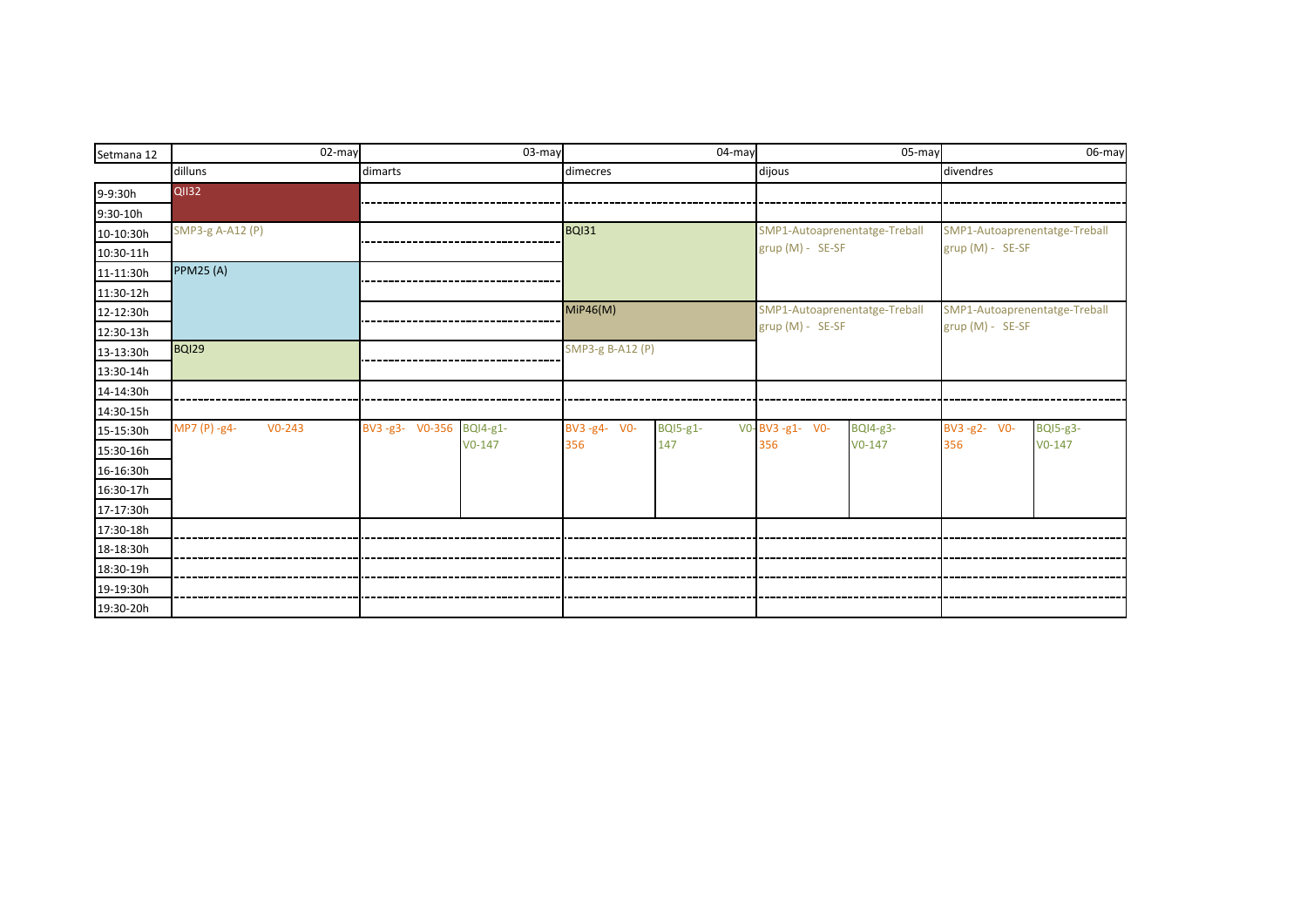| Setmana 13 | 09-may                              | 10-may           |               | 11-may       |                      | $\overline{12}$ -may | $13-may$                 |
|------------|-------------------------------------|------------------|---------------|--------------|----------------------|----------------------|--------------------------|
|            | dilluns                             | dimarts          | dimecres      |              | dijous               |                      | divendres                |
| 9-9:30h    |                                     |                  |               |              | PQII10-gA-A12        |                      |                          |
| $9:30-10h$ |                                     |                  | SPPM7-g A-A12 | PQII9-gB-A10 |                      |                      |                          |
| 10-10:30h  |                                     |                  |               |              |                      |                      |                          |
| 10:30-11h  |                                     |                  |               |              | <b>PQII10-gB-A12</b> |                      |                          |
| 11-11:30h  | <b>BQI- EXAMEN PRÀCTIQUES- A12-</b> | <b>PPM27 (A)</b> | SPPM7-g B-A12 | PQII9-gA-A10 |                      |                      |                          |
| 11:30-12h  | A <sub>14</sub>                     |                  |               |              |                      |                      |                          |
| 12-12:30h  |                                     |                  |               |              | <b>PPM28 (A)</b>     |                      |                          |
| 12:30-13h  |                                     |                  |               |              |                      |                      |                          |
| 13-13:30h  |                                     |                  |               |              |                      |                      | <b>ACTIVITATS CAMPUS</b> |
| 13:30-14h  |                                     |                  |               |              |                      |                      |                          |
| 14-14:30h  |                                     |                  |               |              |                      |                      |                          |
| 14:30-15h  |                                     |                  |               |              |                      |                      |                          |
| 15-15:30h  | PPM3-g 4- SA                        | PPM3-g 2- SA     | PPM3-g 1-SA   |              | BV4-g2-              | PPM3-g 3-SA          |                          |
| 15:30-16h  |                                     |                  |               |              | Camp Biblioteca      |                      |                          |
| 16-16:30h  |                                     |                  |               |              |                      |                      |                          |
| 16:30-17h  |                                     |                  |               |              | BV4-g4-              |                      |                          |
| 17-17:30h  |                                     |                  |               |              | Camp Biblioteca      |                      |                          |
| 17:30-18h  |                                     |                  |               |              |                      |                      |                          |
| 18-18:30h  |                                     |                  |               |              |                      |                      |                          |
| 18:30-19h  |                                     |                  |               |              |                      |                      |                          |
| 19-19:30h  |                                     |                  |               |              |                      |                      |                          |
| 19:30-20h  |                                     |                  |               |              |                      |                      |                          |

Camp situat darrera la Biblioteca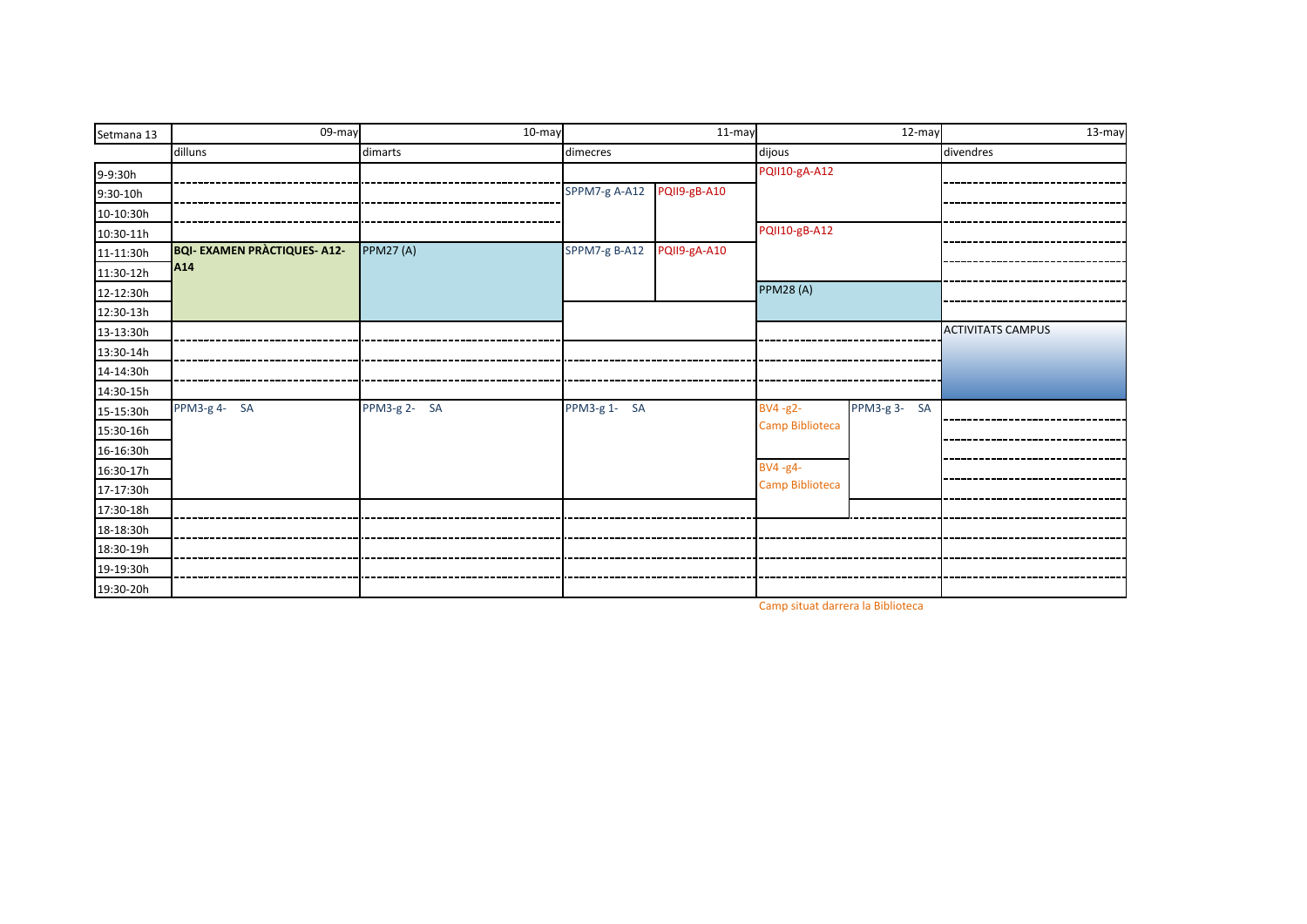| Setmana 14 | 16-may                            |                 | $17-may$         | 18-may           | $19-may$         | 20-may           |
|------------|-----------------------------------|-----------------|------------------|------------------|------------------|------------------|
|            | dilluns                           | dimarts         |                  | dimecres         | dijous           | divendres        |
| 9-9:30h    |                                   |                 |                  | SQII3-gB-A12     |                  |                  |
| 9:30-10h   |                                   |                 |                  |                  |                  |                  |
| 10-10:30h  |                                   |                 |                  |                  |                  |                  |
| 10:30-11h  |                                   |                 |                  | SQII3-gA-A12     |                  |                  |
| 11-11:30h  |                                   |                 |                  |                  |                  |                  |
| 11:30-12h  |                                   |                 |                  |                  |                  |                  |
| 12-12:30h  | <b>BQI-EXAMEN-2n PARCIAL-A12-</b> |                 |                  | <b>PPM30 (A)</b> |                  |                  |
| 12:30-13h  | A <sub>14</sub>                   |                 |                  |                  |                  |                  |
| 13-13:30h  |                                   |                 |                  |                  |                  |                  |
| 13:30-14h  |                                   |                 |                  |                  |                  |                  |
| 14-14:30h  |                                   |                 |                  |                  |                  |                  |
| 14:30-15h  |                                   |                 |                  |                  |                  |                  |
| 15-15:30h  |                                   | $BV4 - g1$ -    |                  |                  |                  |                  |
| 15:30-16h  |                                   | Camp Biblioteca | <b>PPM4-g 2-</b> | PPM4-g 3- Granja | PPM4-g 1- Granja | PPM4-g 4- Granja |
| 16-16:30h  |                                   |                 | Granja           |                  |                  |                  |
| 16:30-17h  |                                   | $BV4 - g3$ -    |                  |                  |                  |                  |
| 17-17:30h  |                                   | Camp Biblioteca |                  |                  |                  |                  |
| 17:30-18h  |                                   |                 |                  |                  |                  |                  |
| 18-18:30h  |                                   |                 |                  |                  |                  |                  |
| 18:30-19h  |                                   |                 |                  |                  |                  |                  |
| 19-19:30h  |                                   |                 |                  |                  |                  |                  |
| 19:30-20h  |                                   |                 |                  |                  |                  |                  |

Camp situat darrera la Biblioteca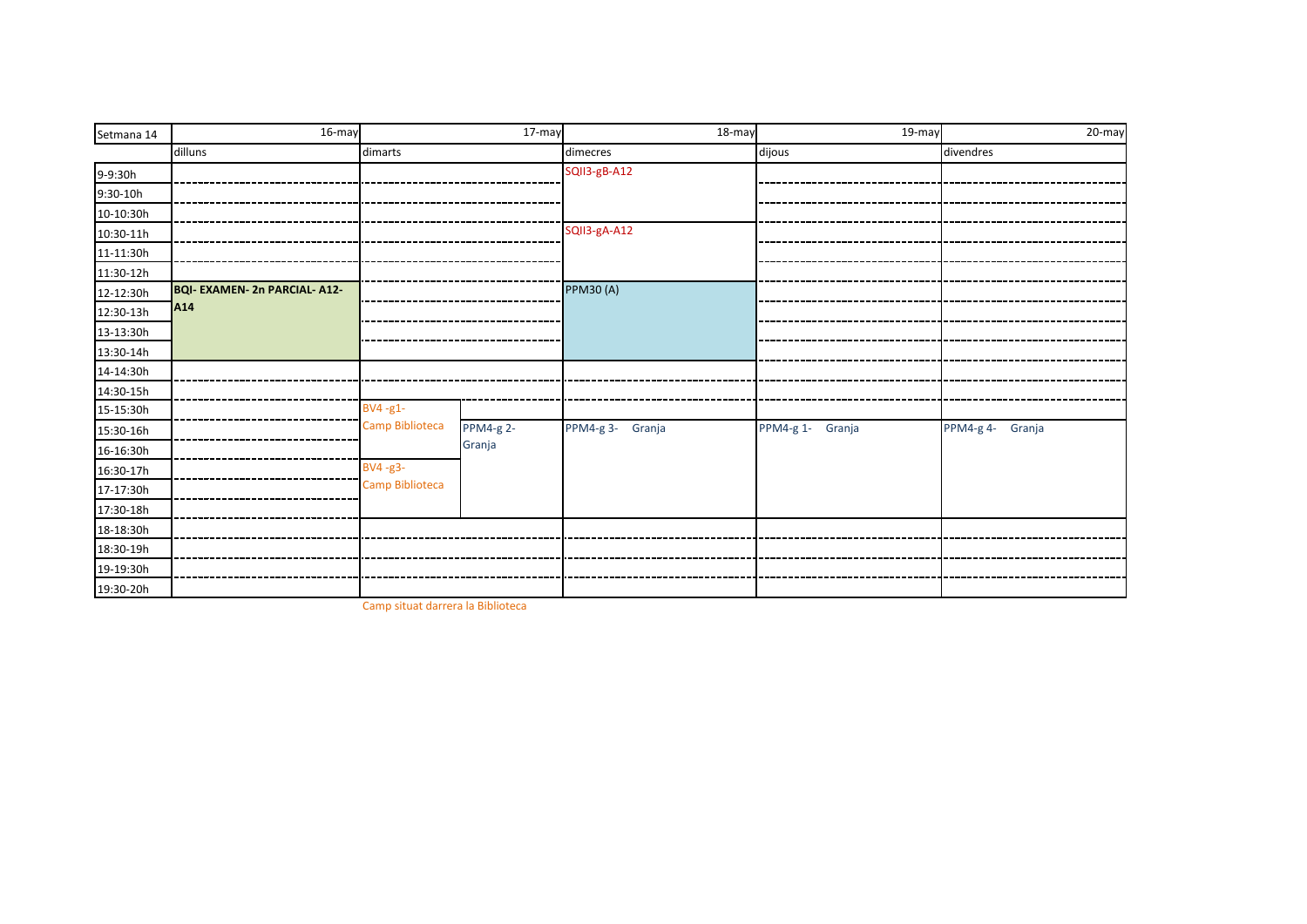| Setmana 15 | 23-may                 | 24-may                      | 25-may                             | $\overline{26}$ -may          | 27-may                     |
|------------|------------------------|-----------------------------|------------------------------------|-------------------------------|----------------------------|
|            | dilluns                | dimarts                     | dimecres                           | dijous                        | divendres                  |
| 9-9:30h    |                        |                             |                                    |                               |                            |
| $9:30-10h$ |                        |                             |                                    |                               |                            |
| 10-10:30h  | <b>QII33</b>           |                             |                                    |                               | MiP(M) SESSIÓ DUBTES TEAMS |
| 10:30-11h  |                        |                             |                                    |                               |                            |
| 11-11:30h  | SBQI-Presentacions-g3- | A12 SBQI-Presentacions- g4- | A12 SBQI-Presentacions- g1-<br>A12 | SBQI-Presentacions-g2-<br>A12 |                            |
| 11:30-12h  |                        |                             |                                    |                               |                            |
| 12-12:30h  |                        |                             |                                    |                               |                            |
| 12:30-13h  |                        |                             |                                    |                               |                            |
| 13-13:30h  |                        |                             |                                    |                               |                            |
| 13:30-14h  |                        |                             |                                    |                               |                            |
| 14-14:30h  |                        |                             |                                    |                               |                            |
| 14:30-15h  |                        |                             |                                    |                               |                            |
| 15-15:30h  |                        |                             |                                    |                               |                            |
| 15:30-16h  |                        |                             |                                    |                               |                            |
| 16-16:30h  |                        |                             |                                    |                               |                            |
| 16:30-17h  |                        |                             |                                    |                               |                            |
| 17-17:30h  |                        |                             |                                    |                               |                            |
| 17:30-18h  |                        |                             |                                    |                               |                            |
| 18-18:30h  |                        |                             | __________________________         |                               |                            |
| 18:30-19h  |                        |                             |                                    |                               |                            |
| 19-19:30h  |                        |                             |                                    |                               |                            |
| 19:30-20h  |                        |                             |                                    |                               |                            |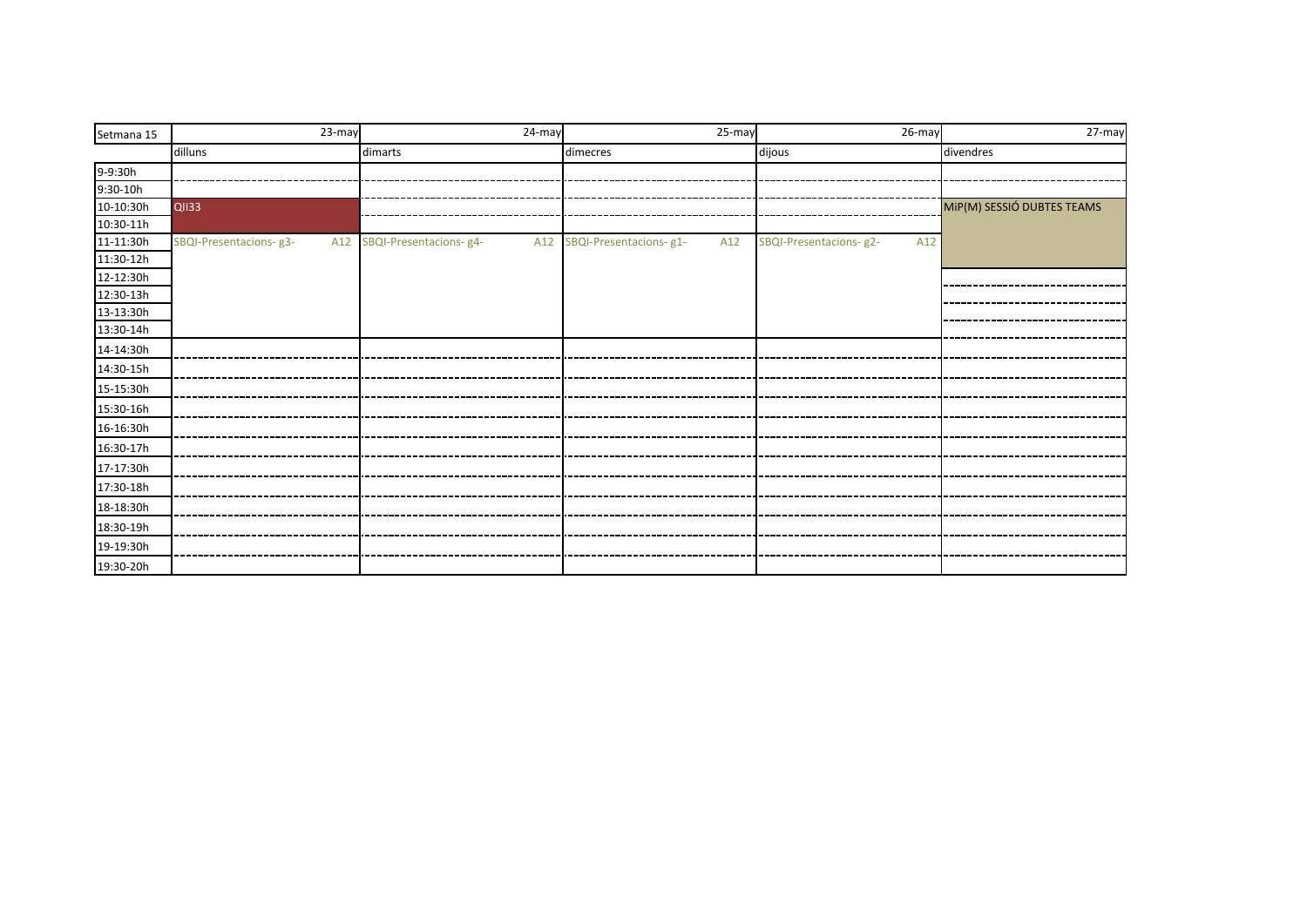| Setmana 16 | 30-may                    | 31-may      | 01-jun       | $\overline{02}$ -jun | 03-jun                  |
|------------|---------------------------|-------------|--------------|----------------------|-------------------------|
|            | dilluns                   | dimarts     | dimecres     | dijous               | divendres               |
| 9-9:30h    |                           |             |              |                      |                         |
| $9:30-10h$ |                           |             |              |                      |                         |
| 10-10:30h  |                           |             |              |                      |                         |
| 10:30-11h  |                           |             |              |                      |                         |
| 11-11:30h  |                           |             | PPM5-g 2- SA | PPM5-g 4- SA         | MiP-EXAMEN (MÒDUL       |
| 11:30-12h  |                           |             |              |                      | PARASITOLOGIA)- A12-A14 |
| 12-12:30h  |                           |             |              |                      |                         |
| 12:30-13h  |                           |             |              |                      |                         |
| 13-13:30h  |                           |             |              |                      |                         |
| 13:30-14h  |                           |             |              |                      |                         |
| 14-14:30h  |                           |             |              |                      |                         |
| 14:30-15h  |                           |             |              |                      |                         |
| 15-15:30h  | MiP-EXAMEN (MÒDUL         | PPM5-g 3-SA | PPM5-g 1- SA |                      |                         |
| 15:30-16h  | MICROBIOLOGIA)- A1-A2-A12 |             |              |                      |                         |
| 16-16:30h  |                           |             |              |                      |                         |
| 16:30-17h  |                           |             |              |                      |                         |
| 17-17:30h  |                           |             |              |                      |                         |
| 17:30-18h  |                           |             |              |                      |                         |
| 18-18:30h  |                           |             |              |                      |                         |
| 18:30-19h  |                           |             |              |                      |                         |
| 19-19:30h  |                           |             |              |                      |                         |
| 19:30-20h  |                           |             |              |                      |                         |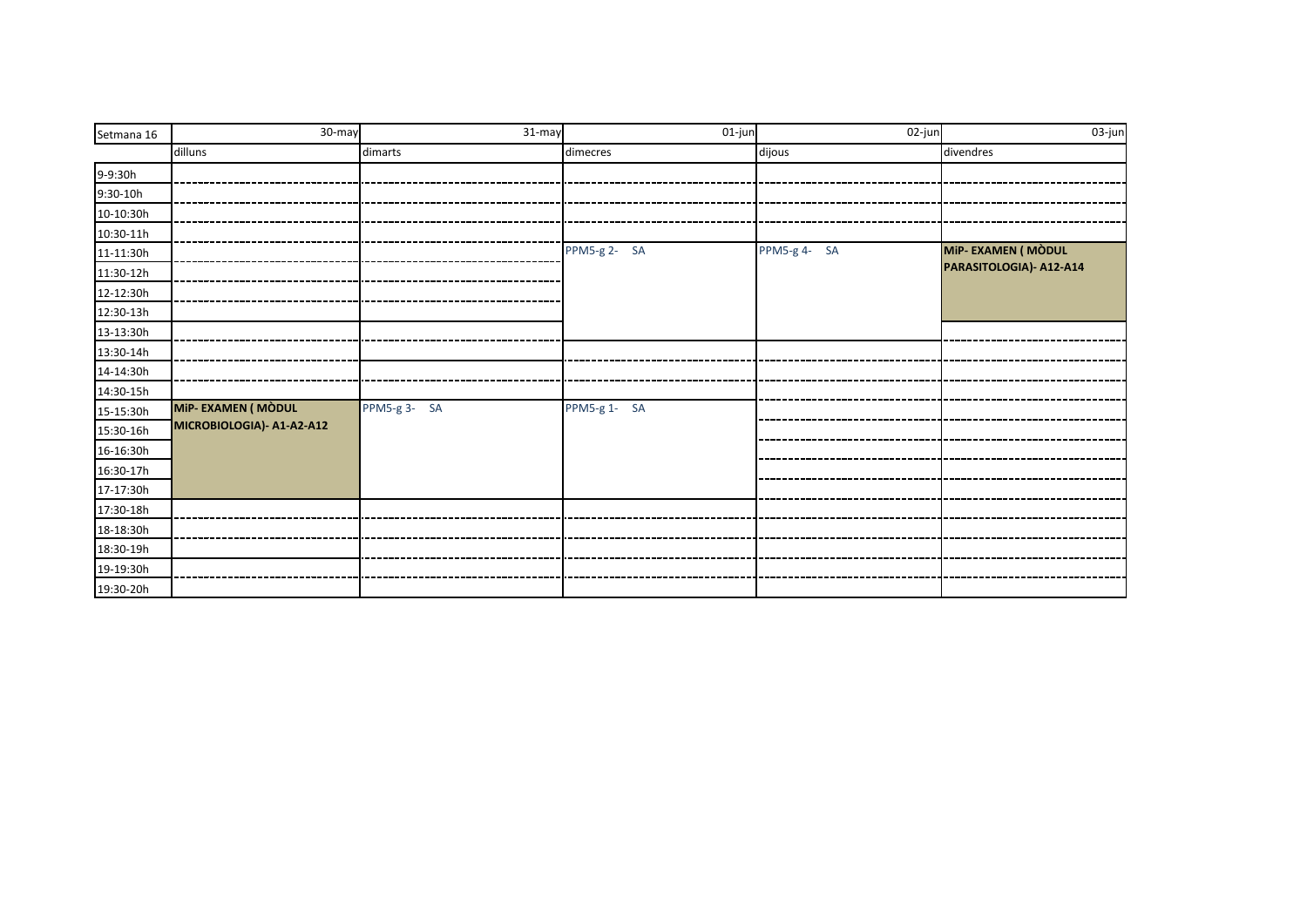| Setmana 17 | 06-jun        | 07-jun                   | 08-jun   | 09-jun | 10-jun                         |
|------------|---------------|--------------------------|----------|--------|--------------------------------|
|            | dilluns       | dimarts                  | dimecres | dijous | divendres                      |
| 9-9:30h    | <b>FESTIU</b> |                          |          |        |                                |
| $9:30-10h$ |               |                          |          |        |                                |
| 10-10:30h  |               |                          |          |        | PPM - EXAMEN- 2n PARCIAL- A11- |
| 10:30-11h  |               |                          |          |        | A12                            |
| 11-11:30h  |               |                          |          |        |                                |
| 11:30-12h  |               |                          |          |        |                                |
| 12-12:30h  |               | QII- EXAMEN- 2n PARCIAL- |          |        |                                |
| 12:30-13h  |               | A11-A12                  |          |        |                                |
| 13-13:30h  |               |                          |          |        |                                |
| 13:30-14h  |               |                          |          |        |                                |
| 14-14:30h  |               |                          |          |        |                                |
| 14:30-15h  |               |                          |          |        |                                |
| 15-15:30h  |               |                          |          |        |                                |
| 15:30-16h  |               |                          |          |        |                                |
| 16-16:30h  |               |                          |          |        |                                |
|            |               |                          |          |        |                                |
| 16:30-17h  |               |                          |          |        |                                |
| 17-17:30h  |               |                          |          |        |                                |
| 17:30-18h  |               |                          |          |        |                                |
| 18-18:30h  |               |                          |          |        |                                |
| 18:30-19h  |               |                          |          |        |                                |
| 19-19:30h  |               |                          |          |        |                                |
| 19:30-20h  |               |                          |          |        |                                |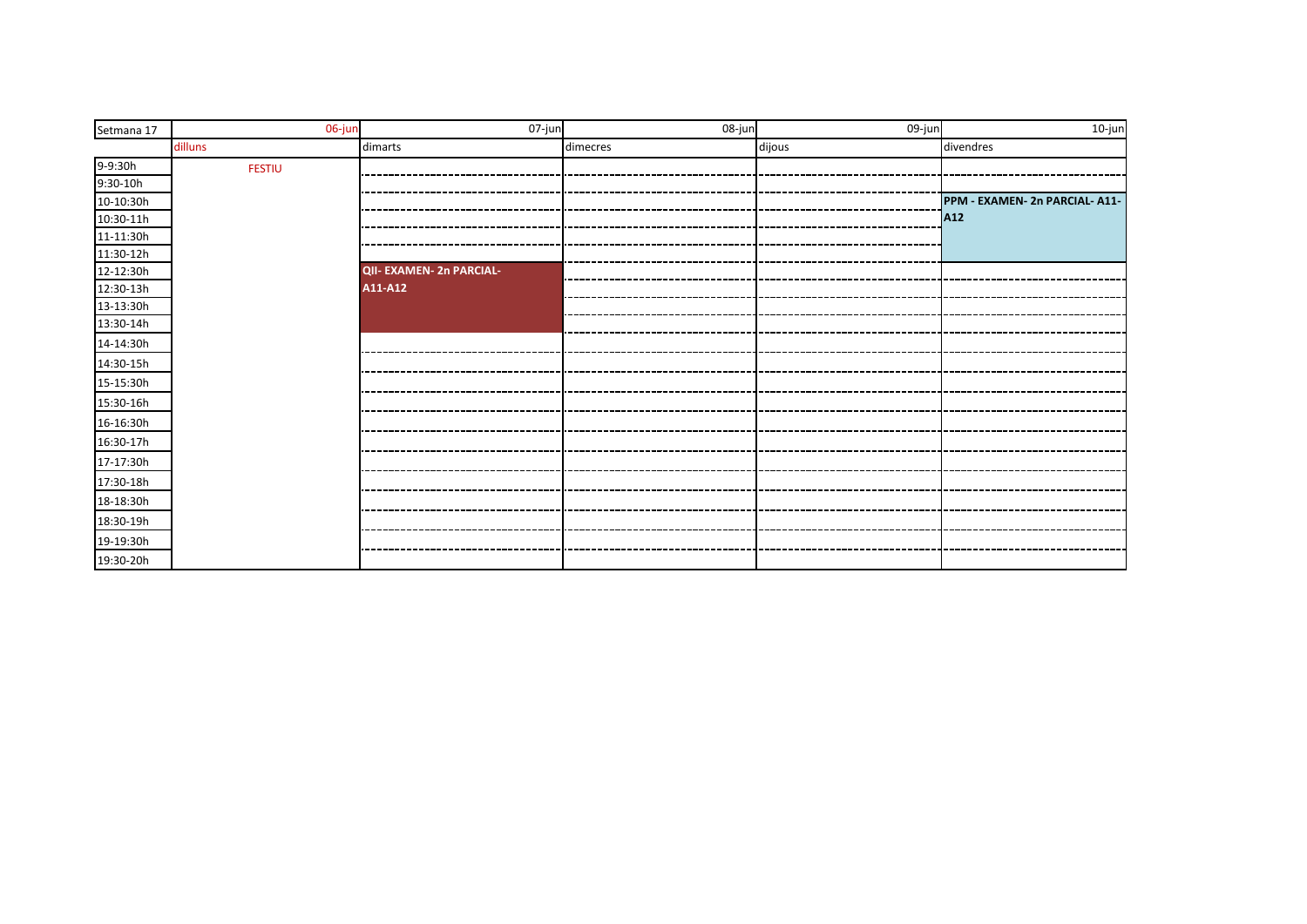| Setmana 18 | $13$ -jun | 14-jun  | 15-jun   | 16-jun | $17$ -jun                           |
|------------|-----------|---------|----------|--------|-------------------------------------|
|            | dilluns   | dimarts | dimecres | dijous | divendres                           |
| 9-9:30h    |           |         |          |        |                                     |
| $9:30-10h$ |           |         |          |        |                                     |
| 10-10:30h  |           |         |          |        | <b>BQI- EXAMEN RECUPERACIÓ- A15</b> |
| 10:30-11h  |           |         |          |        |                                     |
| 11-11:30h  |           |         |          |        |                                     |
| 11:30-12h  |           |         |          |        |                                     |
| 12-12:30h  |           |         |          |        |                                     |
| 12:30-13h  |           |         |          |        |                                     |
| 13-13:30h  |           |         |          |        |                                     |
| 13:30-14h  |           |         |          |        |                                     |
| 14-14:30h  |           |         |          |        |                                     |
| 14:30-15h  |           |         |          |        |                                     |
| 15-15:30h  |           |         |          |        |                                     |
| 15:30-16h  |           |         |          |        |                                     |
| 16-16:30h  |           |         |          |        |                                     |
| 16:30-17h  |           |         |          |        |                                     |
| 17-17:30h  |           |         |          |        |                                     |
| 17:30-18h  |           |         |          |        |                                     |
| 18-18:30h  |           |         |          |        |                                     |
| 18:30-19h  |           |         |          |        |                                     |
| 19-19:30h  |           |         |          |        |                                     |
| 19:30-20h  |           |         |          |        |                                     |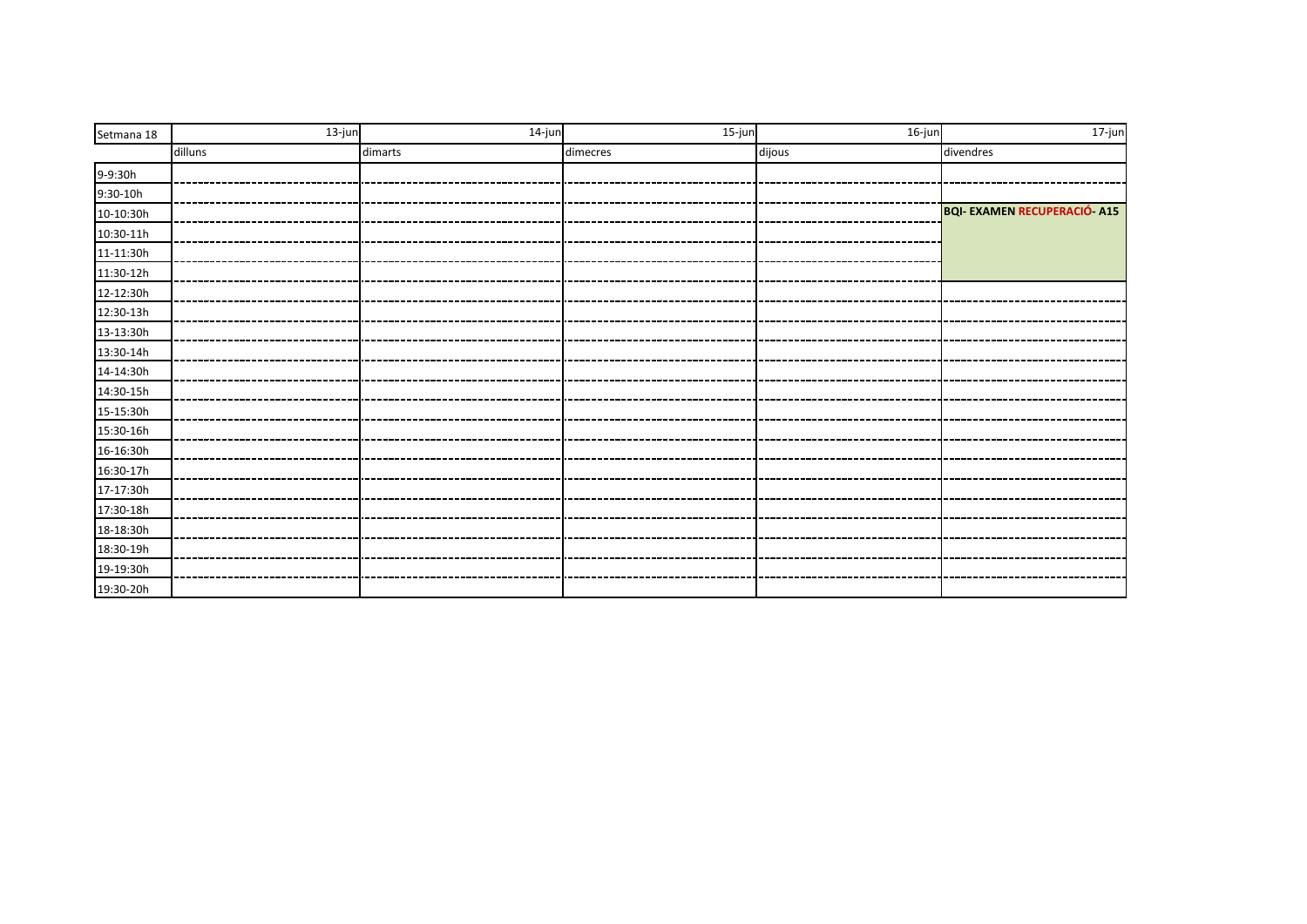| Setmana 19 | 20-jun                      | 21-jun  | 22-jun   | 23-jun                   | 24-jun        |
|------------|-----------------------------|---------|----------|--------------------------|---------------|
|            | dilluns                     | dimarts | dimecres | dijous                   | divendres     |
| 9-9:30h    |                             |         |          |                          | <b>FESTIU</b> |
| $9:30-10h$ |                             |         |          |                          |               |
| 10-10:30h  | QII- EXAMEN RECUPERACIÓ-A12 |         |          | PPM - EXAMEN RECUPERACIÓ |               |
| 10:30-11h  |                             |         |          | A <sub>12</sub>          |               |
| 11-11:30h  |                             |         |          |                          |               |
| 11:30-12h  |                             |         |          |                          |               |
| 12-12:30h  |                             |         |          |                          |               |
| 12:30-13h  |                             |         |          |                          |               |
| 13-13:30h  |                             |         |          |                          |               |
| 13:30-14h  |                             |         |          |                          |               |
| 14-14:30h  |                             |         |          |                          |               |
| 14:30-15h  |                             |         |          |                          |               |
| 15-15:30h  |                             |         |          |                          |               |
| 15:30-16h  |                             |         |          |                          |               |
| 16-16:30h  |                             |         |          |                          |               |
| 16:30-17h  |                             |         |          |                          |               |
| 17-17:30h  |                             |         |          |                          |               |
| 17:30-18h  |                             |         |          |                          |               |
| 18-18:30h  |                             |         |          |                          |               |
| 18:30-19h  |                             |         |          |                          |               |
| 19-19:30h  |                             |         |          |                          |               |
| 19:30-20h  |                             |         |          |                          |               |